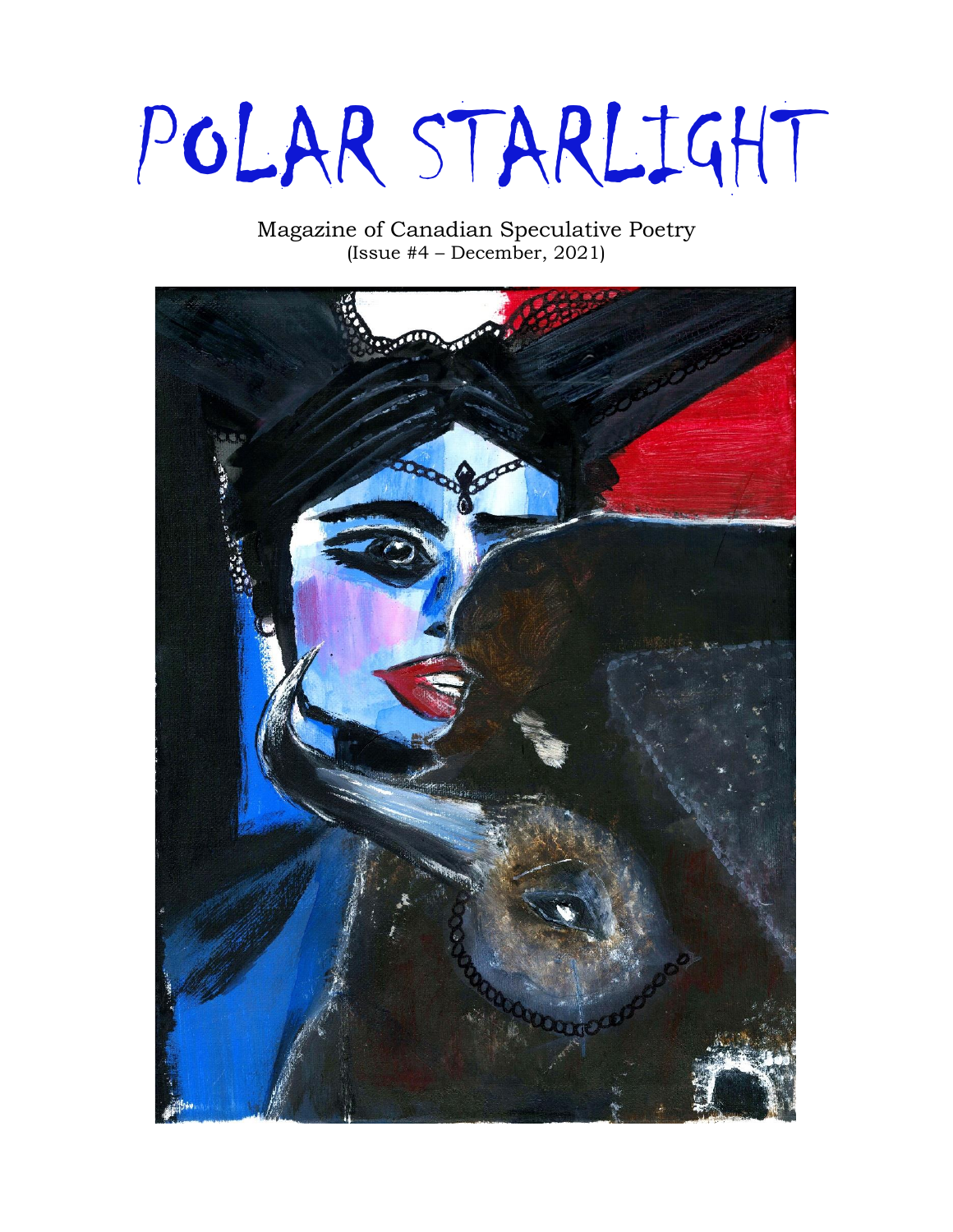## POLAR STARLIGHT Magazine

Issue #4 – December, 2021 (Vol.1#4.WN#4)

**Publisher:** R. Graeme Cameron **Editor:** Rhea E. Rose **Proofreader:** Steve Fahnestalk

 POLAR STARLIGHT is a Canadian semi-pro non-profit Science Fiction Poetry online PDF Magazine published by R. Graeme Cameron at least four times a year.

Distribution of this PDF Magazine is free, either by E-mail or via download.

 POLAR STARLIGHT buys First Publication (or Reprint) English Language World Serial Online (PDF) Internet Rights from Canadian Science Fiction Genre Poets and Artists.

 Copyright belongs to the contributors bylined, and no portion of this magazine may be reproduced without consent from the individual Poet or Artist.

POLAR STARLIGHT offers the following Payment Rates:

Poem – \$10.00 Cover Illustration – \$40.00

 To request to be added to the subscription list, ask questions, or send letters of comment, contact Editor Rhea E. Rose or Publisher R. Graeme Cameron at:

< [Polar Starlight](mailto:polar.borealis.magazine@gmail.com) >

 All contributors are paid before publication. Anyone interested in submitting a poem or artwork, and wants to check out rates and submission guidelines, or anyone interested in downloading current and/or back issues, please go to:

<<http://polarborealis.ca/> >

 Note: The *Polar Borealis Magazine* website is also the web site *for Polar Starlight Magazine.*

ISSN 2369-9078 (Online)

Headings: ENGRAVERS MT By-lines: *Monotype Corsiva* Text: Bookman Old Style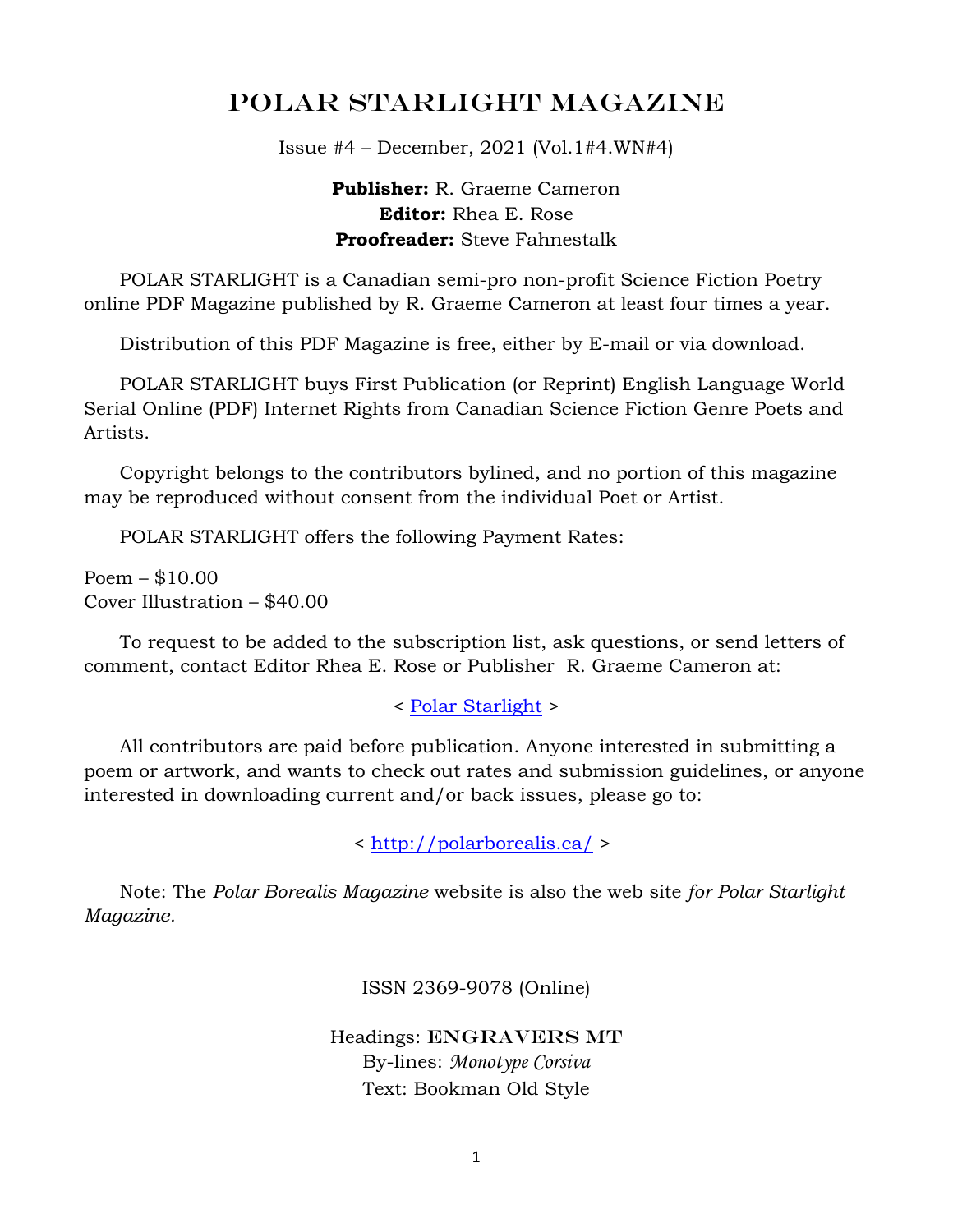## Table of contents

- 03) EDITORIAL by Rhea E. Rose
- 04) CLIMATE CHANGE by Marcie Lynn Tentchoff
- 05) EXPLORATION OF THE LAST REMAINING EDIFICE ON THE FOURTH PLANET OF THE BLUE STAR – by KB Nelson
- 06) DECIPHER by James Grotkowski
- 07) THE INUKSHUKS OF MARS by LeRoy Gorman
- 08) THE FROZEN NORTH by Marcie Lynn Tentchoff
- 09) DARKNESS DESCENDING by Greg Fewer
- 10) THE DARKNESS by Josh Connors
- 11) MY PILLOW EATS SCREAMS by Matt Moore
- 13) VULCANISM by Colleen Anderson
- 14) THE TWENTY-ONE PRAISES OF TARA by Sean Dowd
- 15) PLATEAU by Virginia Carraway Stark
- 16) GOLDEN RATIO by Melanie Marttila
- 17) THE MAGIC OF UNIONS by Lynne Sargent
- 18) WHAT A POEM DREAMS by Sean Dowd
- 19) THE GODDESS OF THE VAGUERIES OF FATE Neile Graham
- 21) SILENCE by James Grotkowski
- 22) About the Poets and Artist

#### Art Credits

COVER: "Buffalo Witch" – by Tracy Shepherd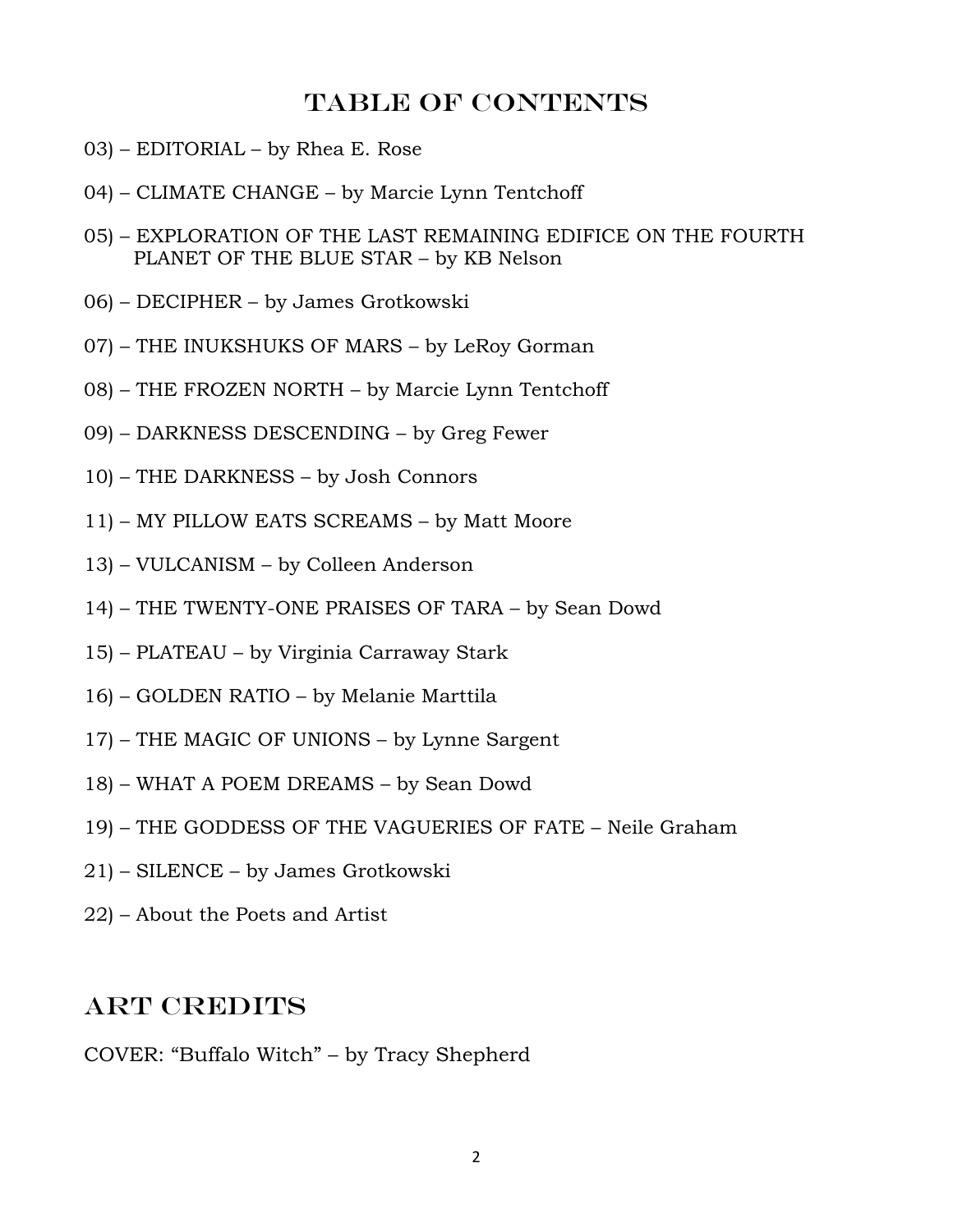## **EDITORIAL**

## Look Forward

 Here we are in the fourth quarter, the last of our Polar Starlight issues for this 2021 spin around the sun. The last is certainly not the end nor the least but this issue's contents do rest in shadow. While darkness reigns and rains on these digital pages (here in the Pacific Northwest) don't let that dim the brightness you'll find in these poetic sparks of polar flair. Remember, we stand on guard in the Land of the Midnight Sun, and no one knows better than Canadians that night can descend long before you're ready to call it a day; while at other times of the year you've gotta wear your sunglasses to bed to get some sleep.

 Who here hasn't had to deal with the dark in one way or another? And if anyone can deal with it, it's Canadian speculative poets and deal with it they do. They rail, pray, curse, cajole, love and compete with fickle gods and goddesses of our own making, and the unknowable forces that constantly challenge we mortals. I dub this issue, "The Midnight Sun." Sixteen powerful spectral rays of poetry spilling colourfully across the page some "bons mots" casting darker shadows than others, all carrying unseen frequencies affecting thoughts and sensibilities—perhaps even opening black holes of uncertainty for the way forward in the grand scheme of things. And forward we must go, one thought, one step, one word, one poem, two, three, four issues at a time this

makes a whole year, a whole planet, a galaxy, a universe of poetry.

Rhea E. Rose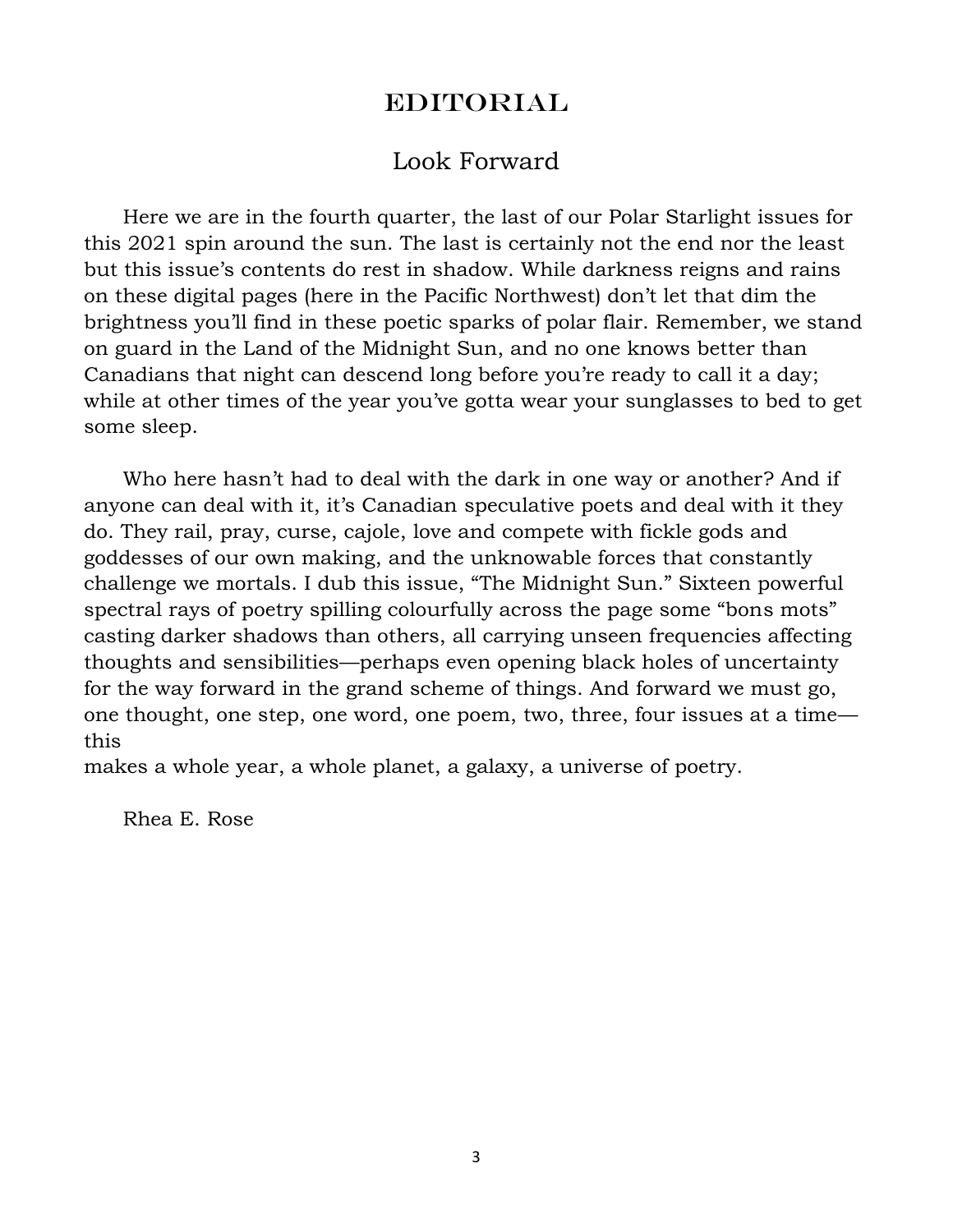## CLIMATE CHANGE

*By Marcie Lynn Tentchoff*

 When the clouds first started raining poets we thought it probably wouldn't last, that it might just be some brief, odd shower of stuffed shirts spouting lines of verse, and that, no matter if their rhymes were strong, and meter sparked something inside of us, they'd dry up in an hour or two.

 But, after days of well-wrought warnings, delivered in precise haiku or skaldic verse by deluges of literary types, who tried to make us think, or feel before they hit the ground and limped away, we caught our children chanting lines and grew at least a bit concerned.

 Investing in a better class of rain gear was important, something guaranteed to deflect floods of acid wit, umbrellas rated for the great Northwest, and hats with visors so we would not see the rhymers' faces when they spoke, but better still was when the top forecasters labeled wordsmith rainstorms just "fake news," and swore the clouds had gone away to leave bright sunshine in their path.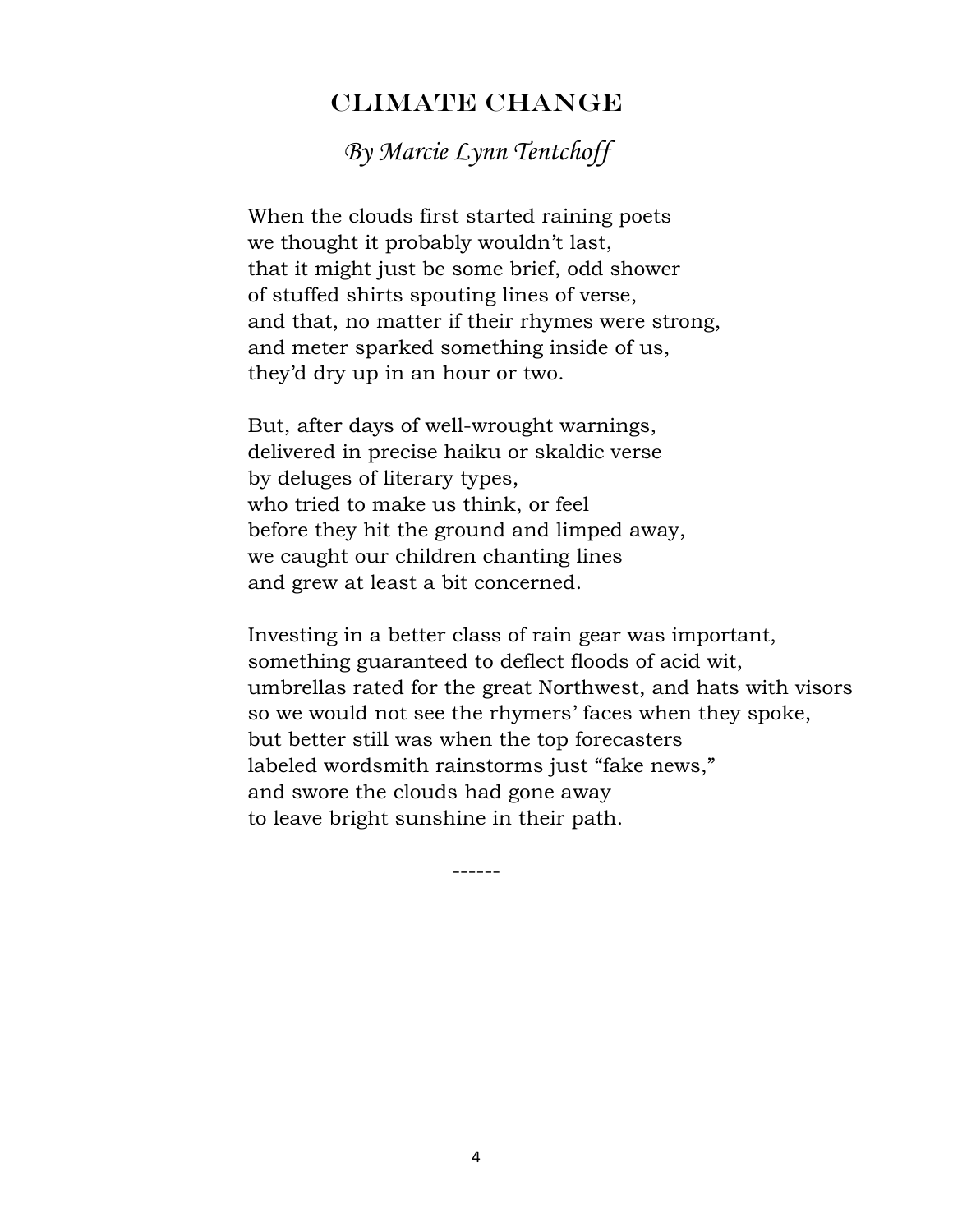# Exploration OF THE LAST REMAINING EDIFICE ON THE Fourth PLANET OF THE BLUE STAR

*by KB Nelson*

*Final transmission, personal log, time-delayed:*

 this silicon dioxide surface under my feet like a horizontal mogul track but bigger, with grander hillocks it flexes with each step…

 when I rub my foot across the floor my boot's nubbed sole leaves an arc of parallel lines over its suede-like texture I'm distracted by the thought of the hide of some happily sacrificed Terran swine

 the silica fibers have crystallized along the floors of the shallow valleys I see water through the translucent prisms it flows and burbles beneath

…I remember corn snow in the spring

 I make the surface wave and roll when I jump or leap from hill to hill reveling in the existence of up and down I'm back on Earth for a moment

 somehow I know it's important that there's water beneath texture like skin…

 I need to feel it I need to touch it with my skin I need…

 *end of transmission*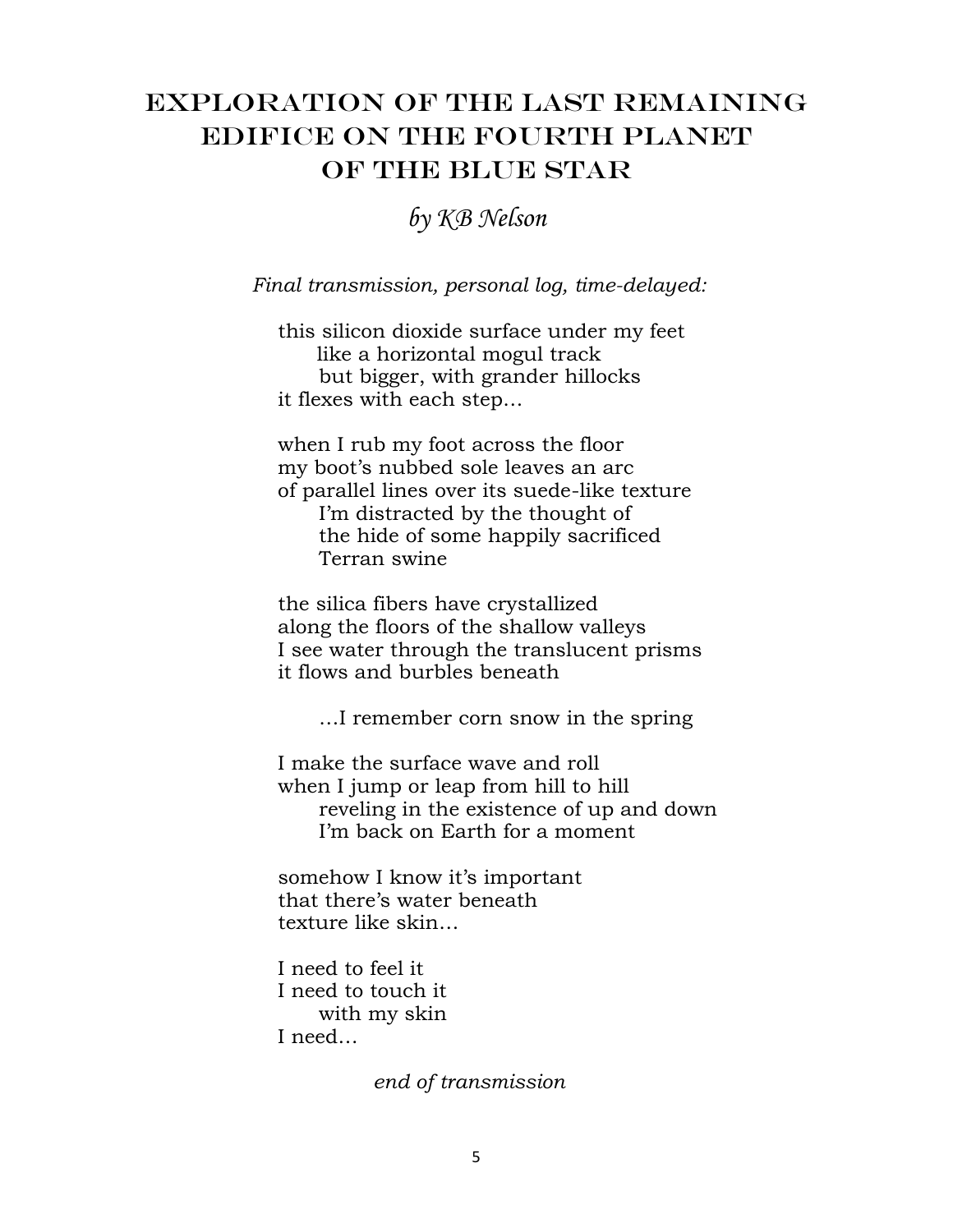# DECIPHER

*By James Grotkowski*

 northern lights signal the milky way Arcturans see codes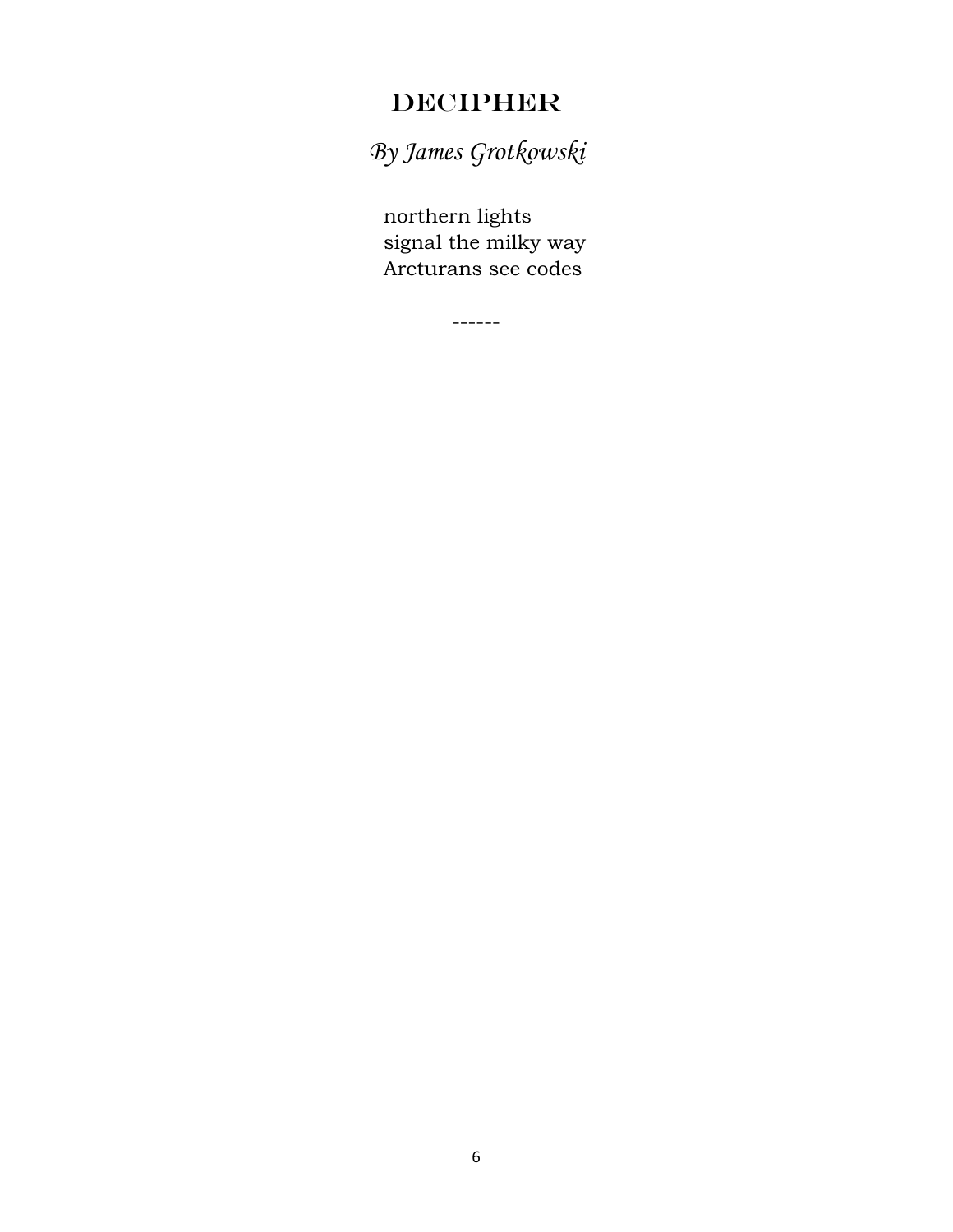# THE INUKSHUKS OF MARS

# *by LeRoy Gorman*

1

the inukshuks of Mars are part guide part scare crow

2

the inukshuks of Mars are many & taller with each day

#### 3

the inukshuks of Mars are they real ly th ere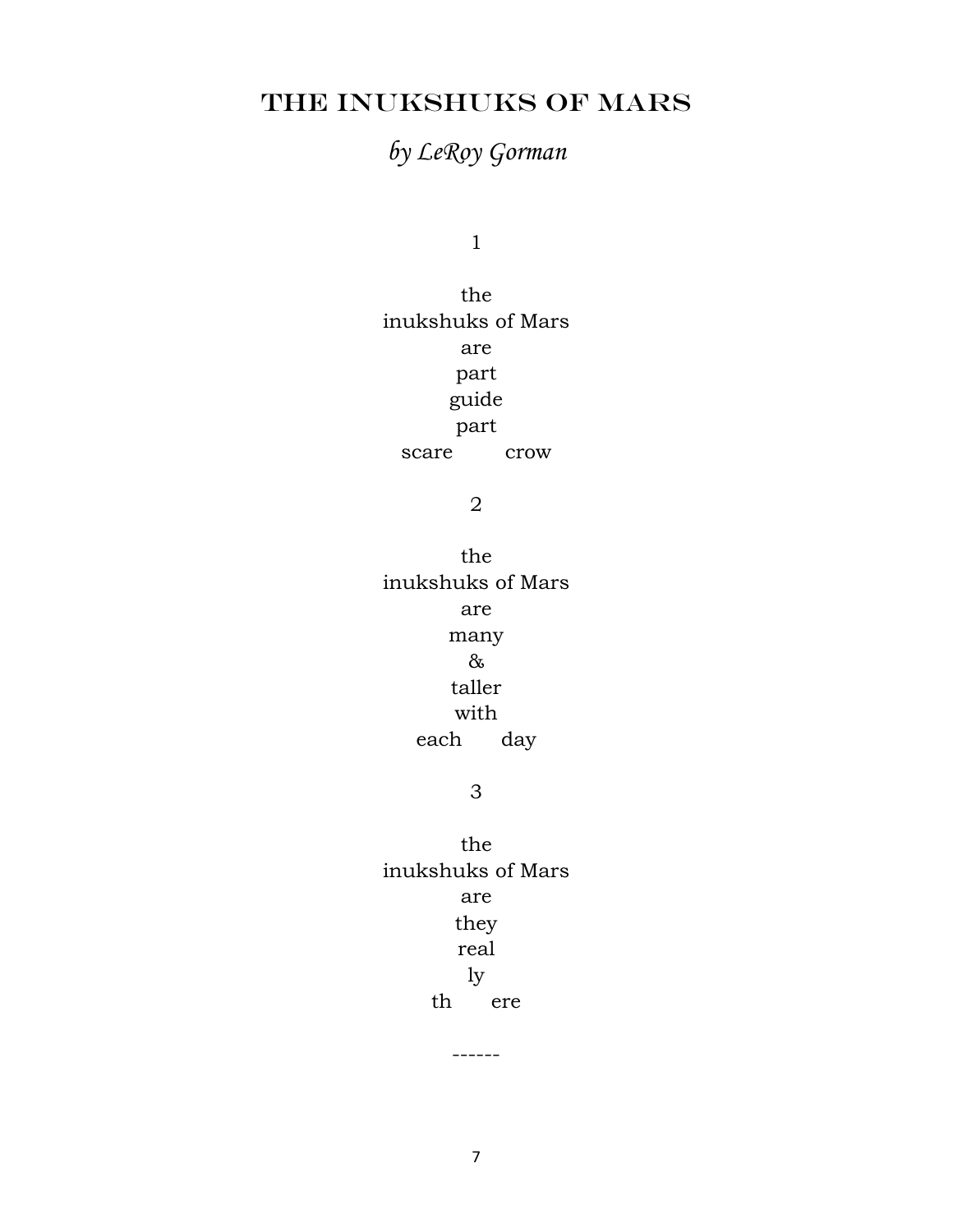# THE FROZEN NORTH

# *by Marcie Lynn Tentchoff*

We don't play soccer in the tunnels. Kelly Farrel's ball (it was the last) was eaten by a giant rat last quarter moon, and even on the warmest days (there are a few) the thought of wearing shorts and t-shirts gives me chills.

We don't go topside very often. We make brief raids, but not for sport. The once-green playing fields are white with frost, the stadiums empty, save for when they're housing troops, and other things that live up there (what few are left) do not love us.

We don't breathe well without our face masks. We know they can't keep radiation out, no more than parents (those of them still left alive) can keep the bad dreams from our sleep, and substitute their tales of sports days long years past for all our fears.

But we won't let fear dim our glory, or blind us to the memories of what we were before *their* tri-toned flag topped BC Place, before Nat Bailey Stadium housed *their* patrols before the only Canucks still allowed below the Rogers dome were held in cells.

So we play shinny in the sewers,

skating over frozen muck on passed-down blades, our sticks whatever we can't burn, our pucks the cans from last night's meal, the cry of "tank!" our only warning that the enemies passing overhead may fracture spears of icicles to plummet downwards towards our unbowed heads.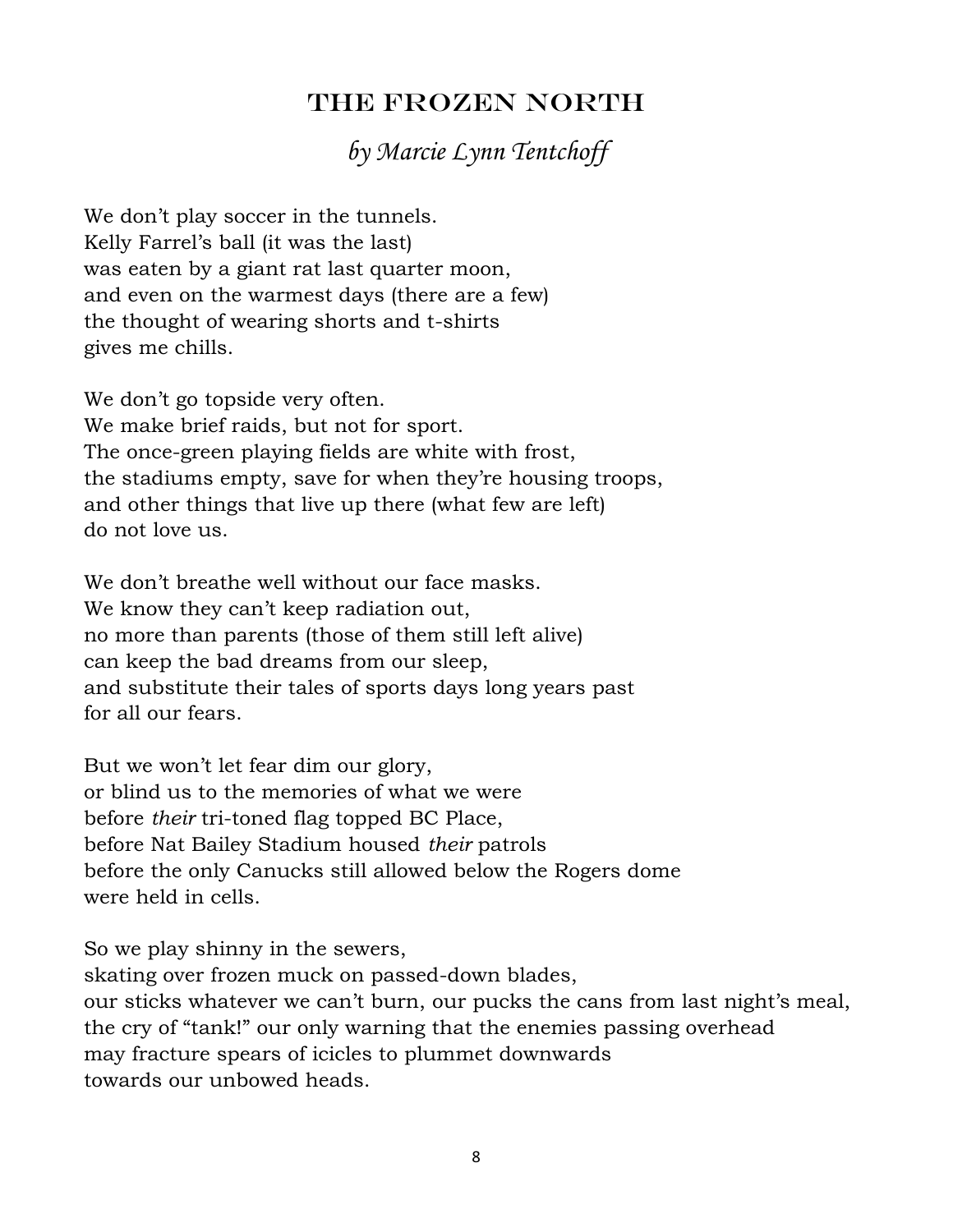# DARKNESS DESCENDING

*by Greg Fewer*

 dead leaves hush-hushing rising gusts lead storming skies shadowed charnel forms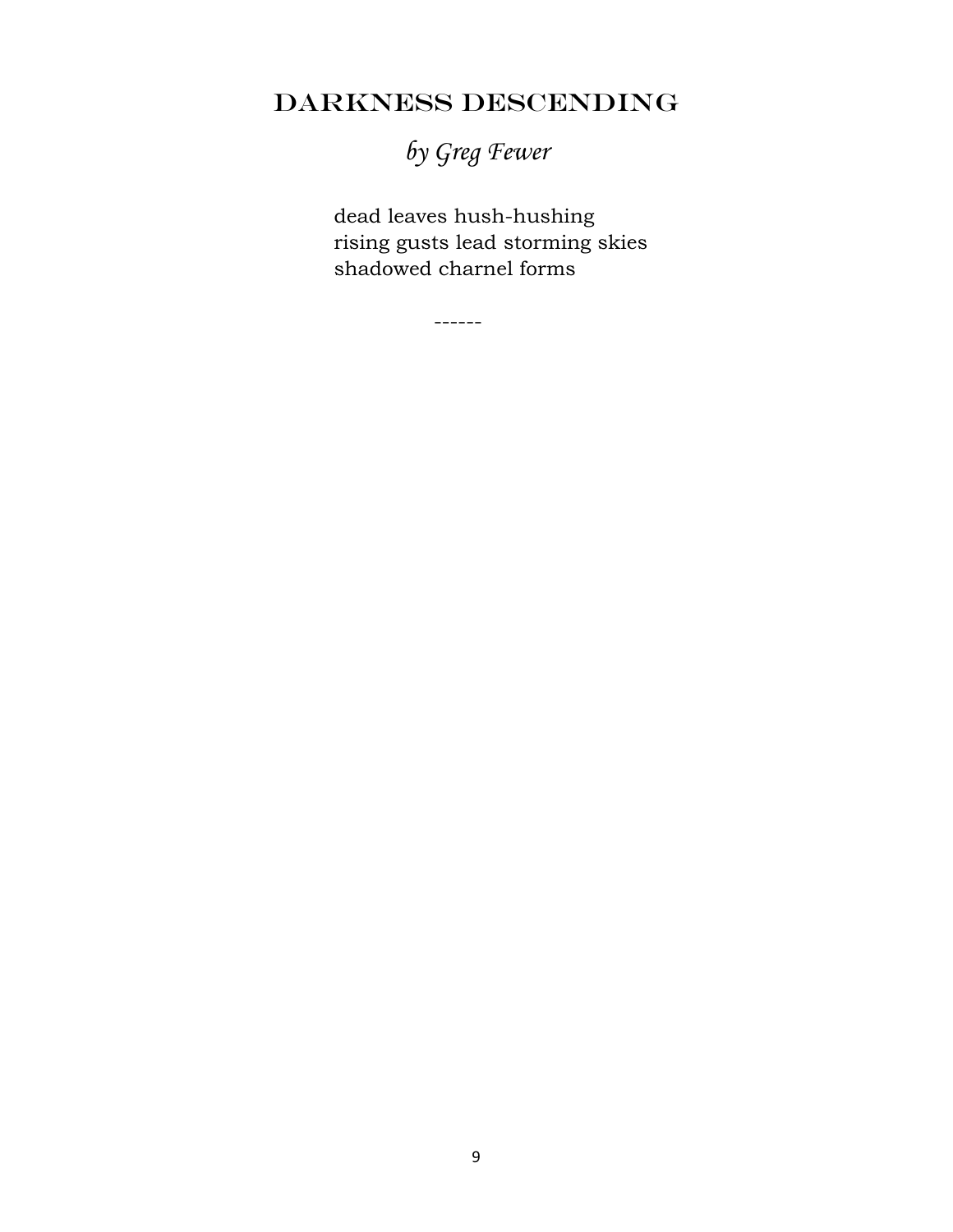# THE DARKNESS

# *by Josh Connors*

 Deep Deep Down inside Past the light Till you find Darkness lives within

 Fire Fire Burning bright Causing chaos In the night Darkness engulfs flame

 Inhale Exhale Lying still Slight vibrations Make me ill Darkness silences my Soul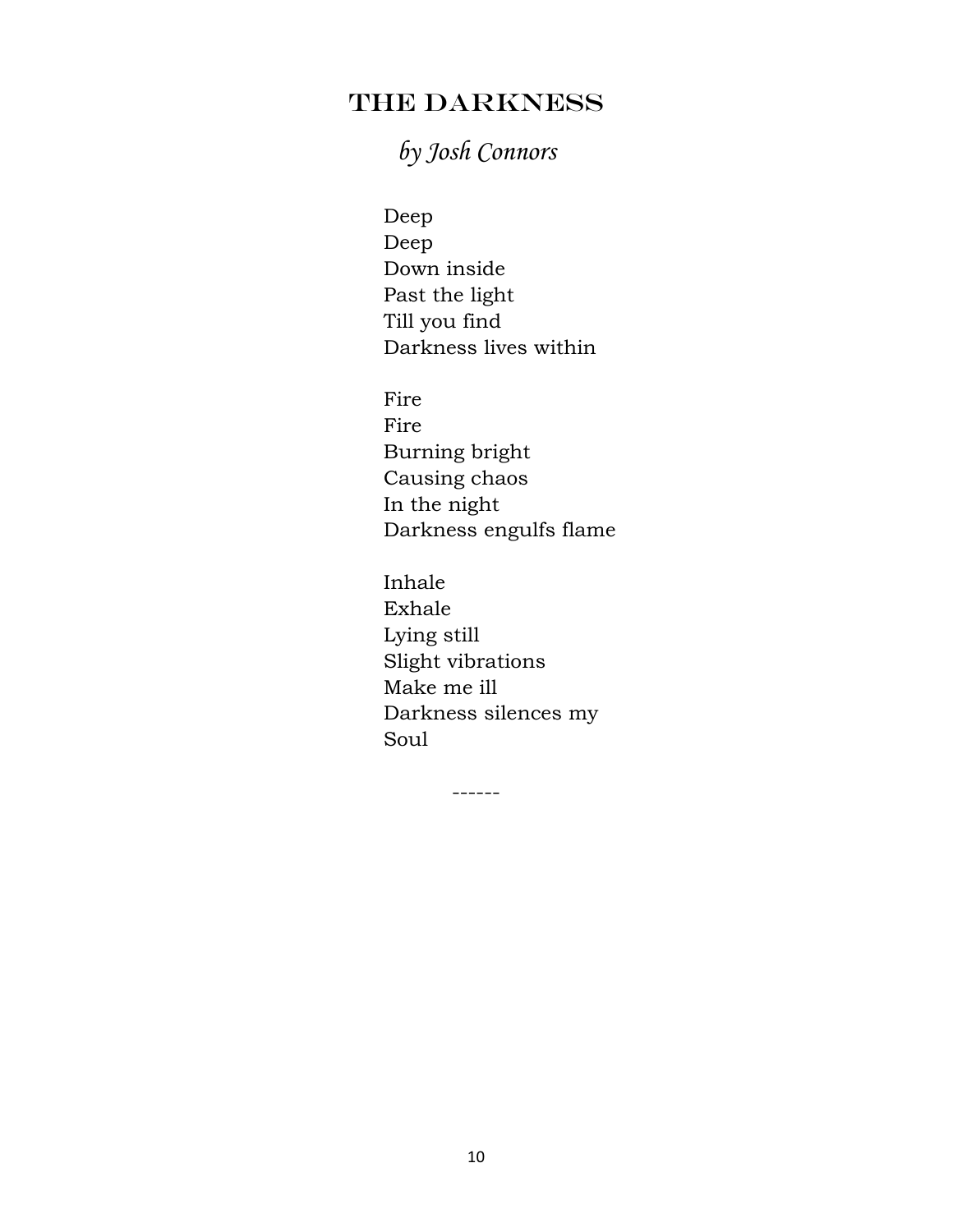#### MY PILLOW EATS SCREAMS

## *by Matt Moore*

My pillow eats screams, engorged on tears Trapping confessions in celestial down

For six nights, and six again, the sky sang with steel Trembling with warfare's thunder Titans of the clouds, leviathans of the air

Mornings brought Purple-tinged blood Staining roadways and rooftops The ground, drinking greedily Sprouting mint and thistle Roses and cinnamon Snaking over row-house fences

Through yards and parking lots Cemeteries and playgrounds I first walked—then raced—to gather feathers With colours beyond count That struck competitors mad or blind I dodged and delivered blows For a pocketful of feathered remnants From the inner dim and outer dark

Our battles, brutal as the elegance above Spread like forked lightning Spilled blood feeding the mites and ticks and flies Dawn's calm gloom shattered by shattering bone Gasping, pleading Final sounds to leave a mortal throat

My treasure, safe beneath my head Swelling with each lamentful telling Horrors inflicted and horrors endured A father's words and a mother's hands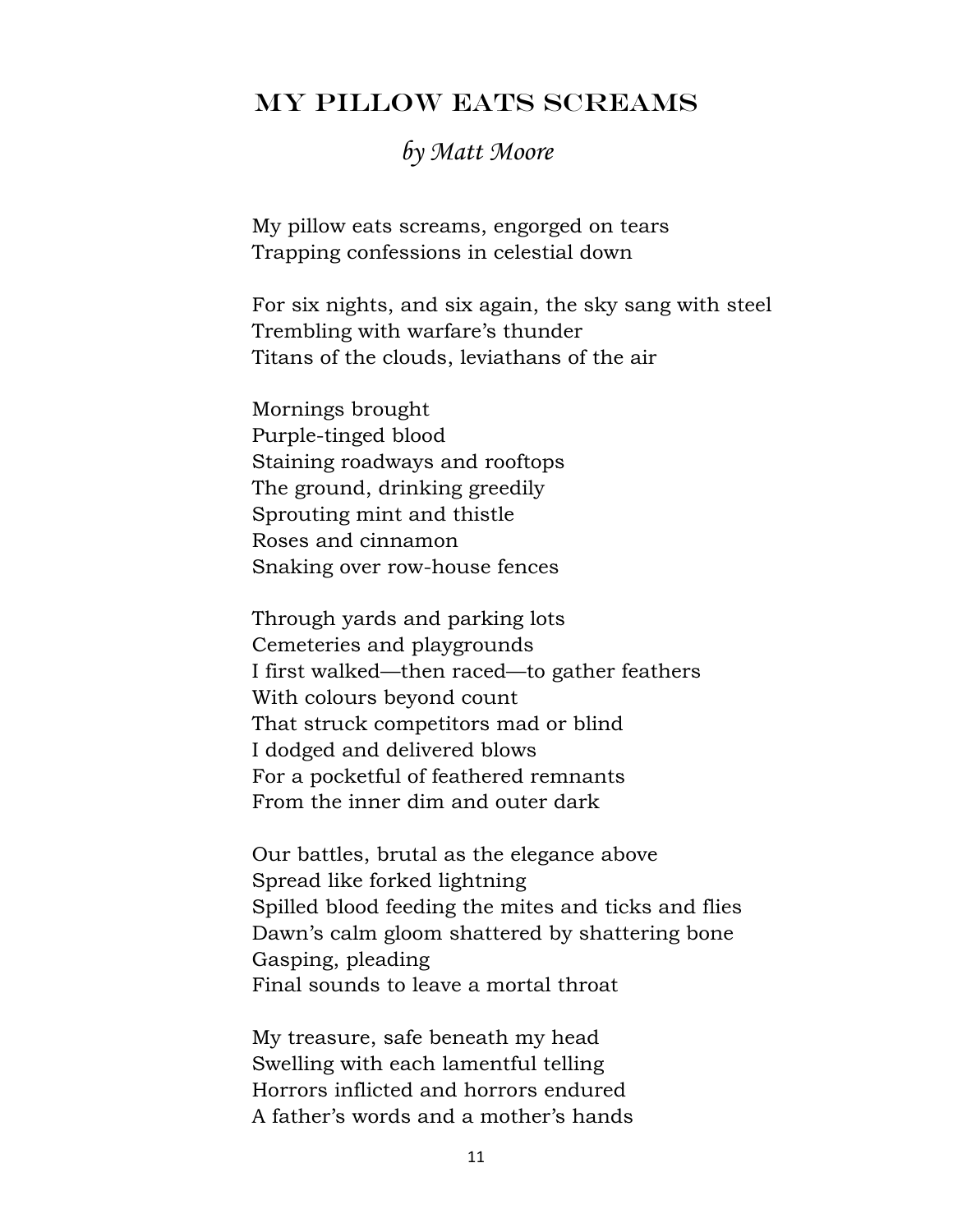Smiling denials in tomorrow's light And silence the only armour

Replies, whispered in the small hours, of special death Flawed, finite bodies jettisoned An ascension, up and out and above To touch the sky and rise above the inner dim and outer dark To the light that eradicates all

For six nights, I wailed my well-practiced denials Rationalizations as finely honed as steel above

For six more nights, I stalked, drenched in mortal blood Until wings emerged

We are as that which below has shaped us We are as that which above calls us to be I am, now, of everything and everyone To—at last—scream in the heavens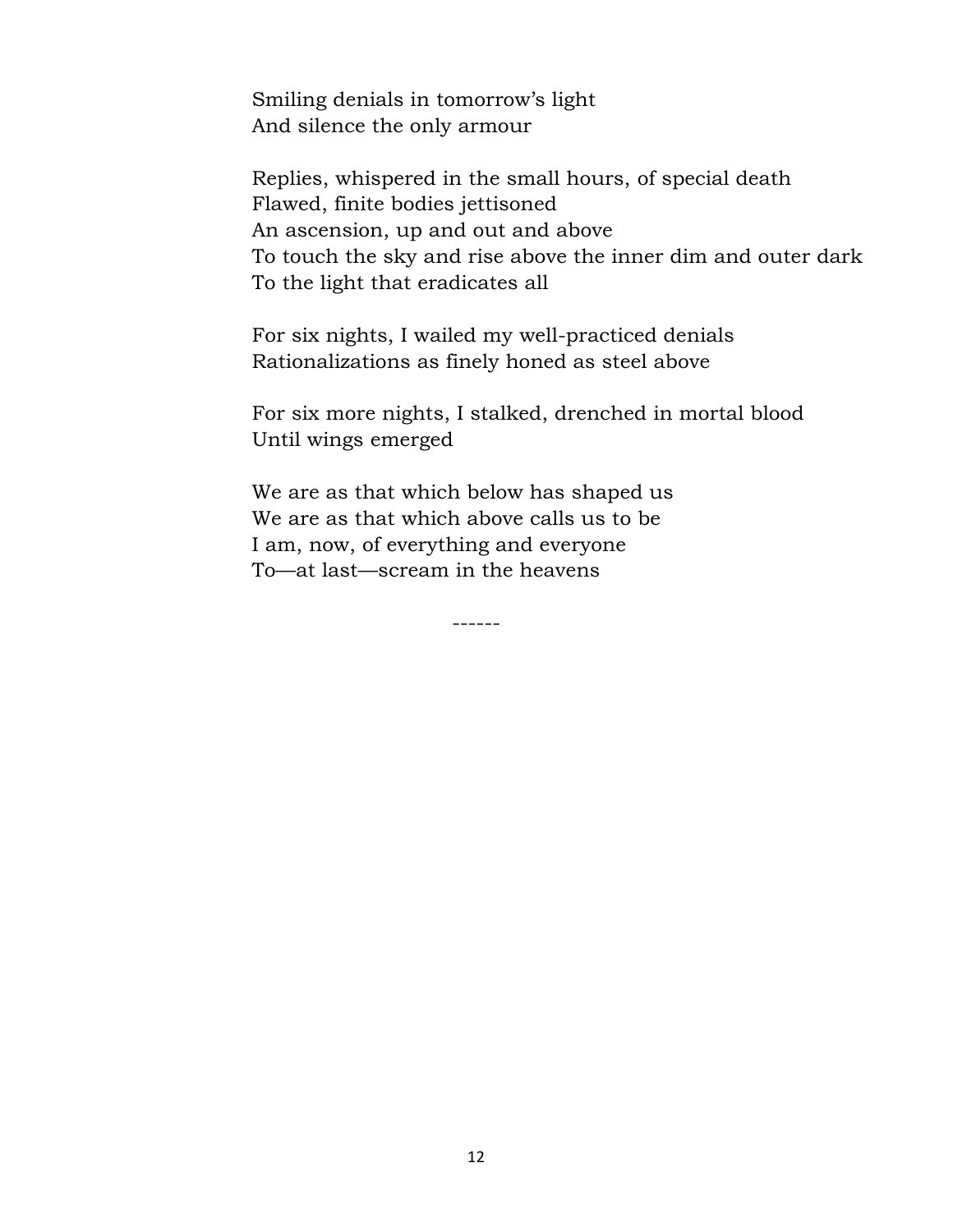## VULCANISM

# *by Colleen Anderson*

 The volcano god's obsidian cloak snaps, cracks, flows and transmutes molten, wild orange fires flare and race along its seams his mantle once declared him

 His power reigned for a million million years when he began the intricate sculpting of the earth forever reshaping in all his forms every singeing whorl, glowing boil the spattering cruelty of the caldera spent

 He hides now, a slight indigestion among ancient mountains, his hot sprites nearly extinguished and grandchildren only sprints flicking flames among forests searing an occasional city or single home

 Every now and then they remember deep veins through which his blood flows and theirs, they caper, surging chaos spur him to obliterate every path triggering change through destruction

 In his darkened chamber he ponders all that he reformed his liquid glory no longer fires primal fury, from time to time in his core sporadic eruptions kindle a fearsome thrill

 Soon he slumbers, dreams of clashing planets, blistering comets the great hot eye of the roiling sun to burn away, reform his veins for transformation on a new world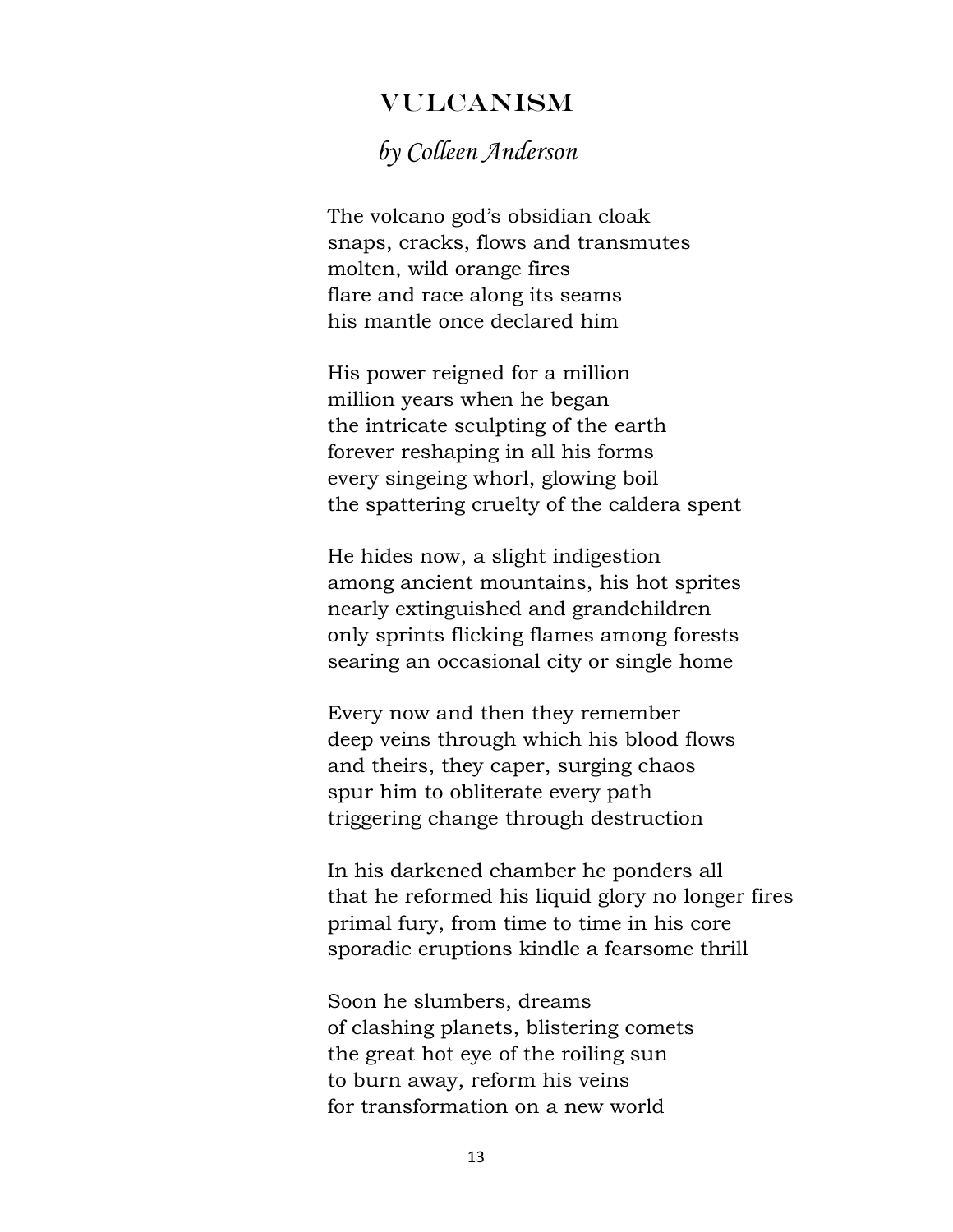## THE TWENTY-ONE PRAISES of TArA

## *By Sean Dowd*

 The twenty-one praises of Bodhisattva Tārā; goddess and consort of Buddha She manifests tantric wisdom, wrath and love

 Swift heroine, blazing with light, embodiment of joyous Effort

Transcendent perfection, draw all to you, most praised

 Burn intensely, wrathful slayer, three fingers above your Heart

Conqueror, rescuer, you radiate light

 Fire of worlds end, you subdue all seven levels, perfection of OM

 You rescue through knowledge, you cause all three worlds to tremble, dispel all poison

 Upon whom all Gods rely, you dispel all violent epidemics, with serenity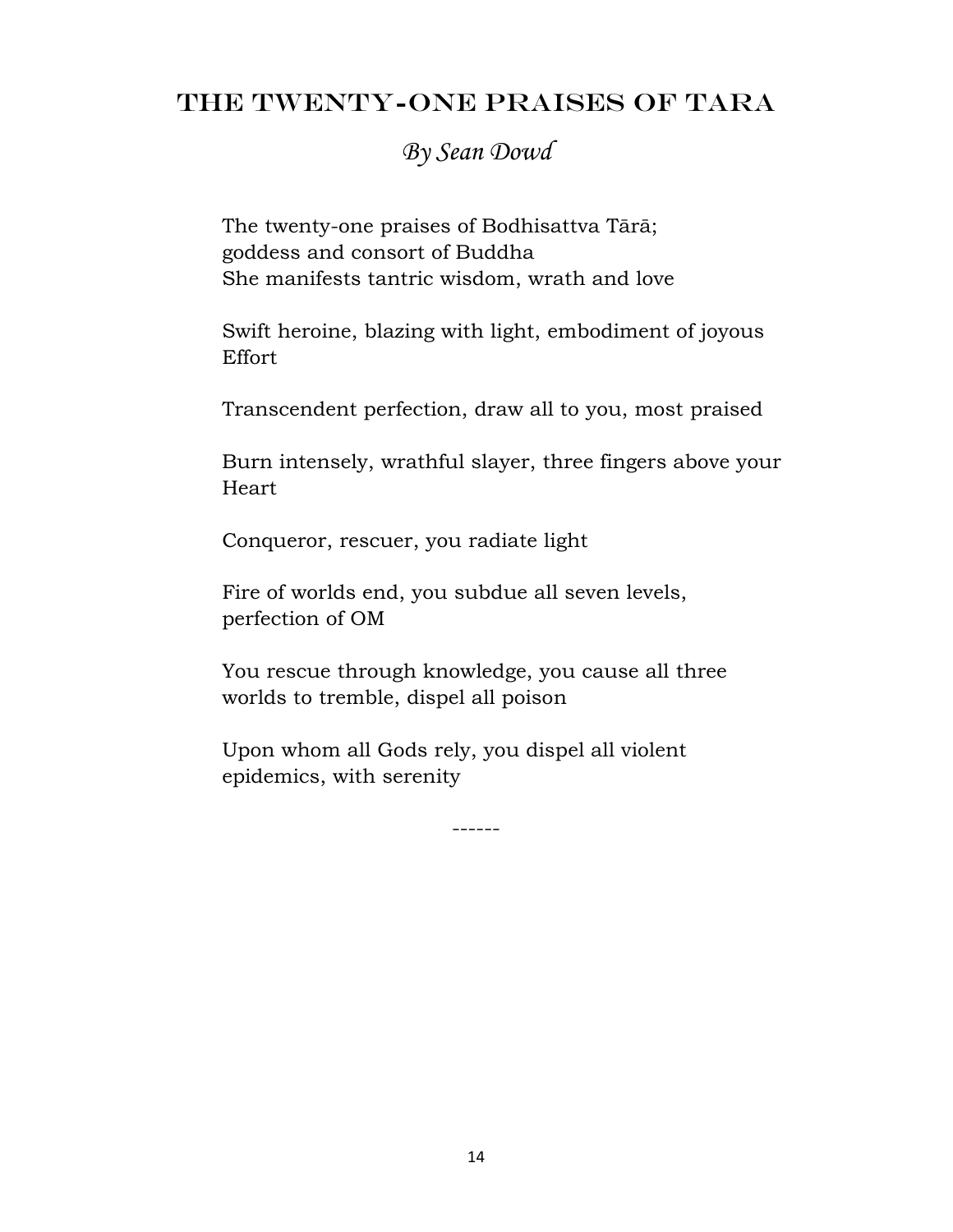## PLATEAU

*by Virginia Carraway Stark*

 Getting stronger My will Tempered and tempered again forged In fires of heaven Impurities Each breaking source Each flaw Burning on coals Left behind Left below In the forging I am still Unmade remade Until every threat Lies below me on that vast plateau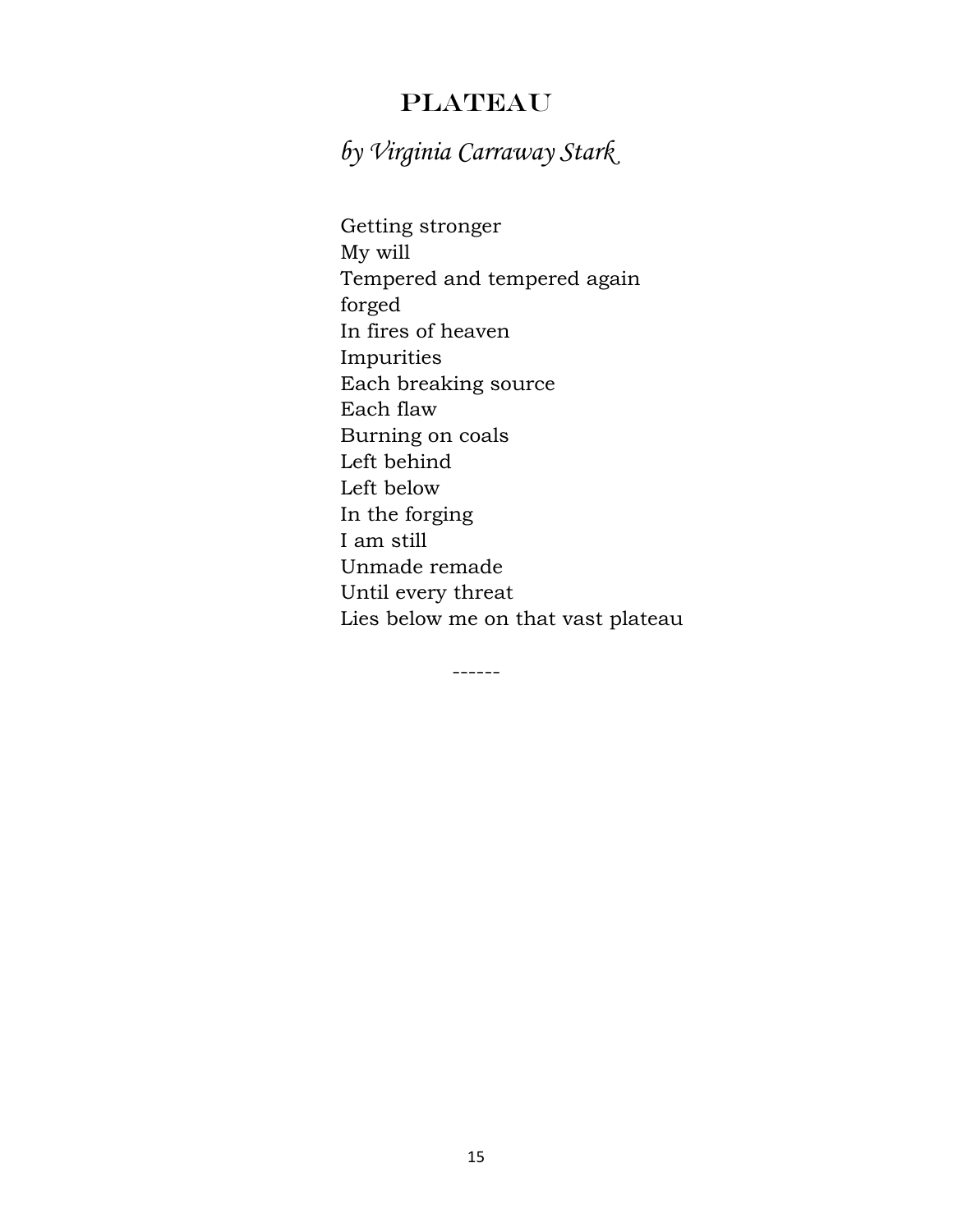# GOLDEN RATIO

# *By Melanie Marttila*

 young woman leans out open window, longing for feel of sand and sea on bare feet. her gathered hair, curled by salt-laden air into perfect spiral drawn to edge of sand where saltwater laps, a lover. leaves gifts. one for her: snail shell, its Fibonacci whorl the perfect echo of her sea-touched hair.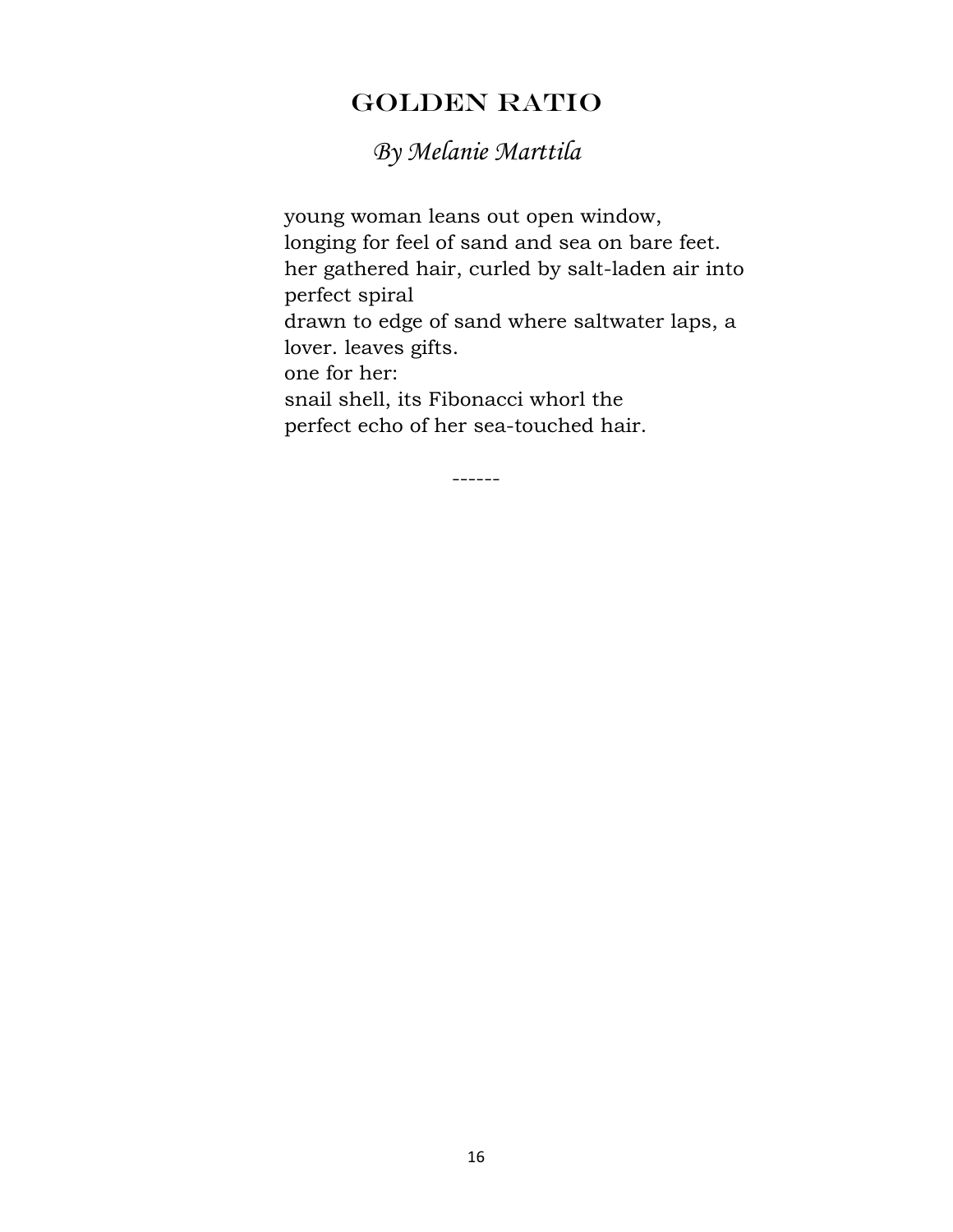## THE MAGIC OF UNIONS

# *by Lynne Sargent*

 When mages chant together miracles get built.

 My signed name is a promise, our closing, "in solidarity," like ants in a hive, apprentices in a guild

 quietly working until the kings give credence to our work, understand that we are that upon which their kingdom stands:

 each whispered incantation, each trained new acolyte,

 the tender alchemist who cures the queen's illness

 the conjurer who stands alongside the commander at war.

 each young magician dreams of something great and if their school is not enough of an answer

 do we not still have each other? still have some dream of justice?

 join me, and we will make that at least, real.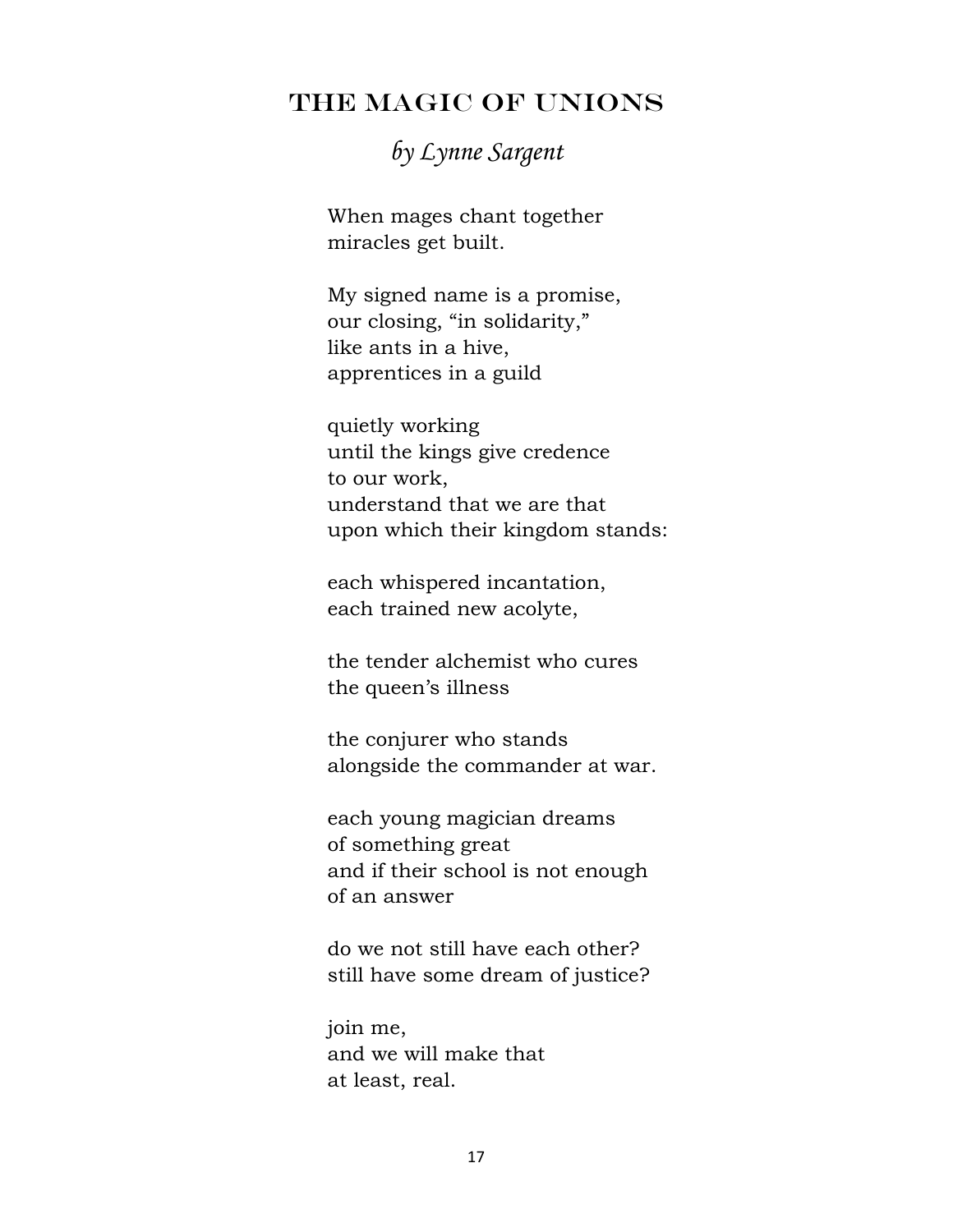## WHAT A POEM DREAMS

## *By Sean Dowd*

(With lines of T.S. Eliot) "Concepts of Consciousness"

 "I should have been a pair of ragged claws scuttling across the floors of silent seas"

 perhaps a sign post compost or yellow flag to mark a gas line

 plastic bits once alive under our sun

 I could have been a hair on a spider's leg or paper

 the last page of Asimov's Foundation, or Game of Thrones or braille punched out touched then memorized

 Eliot's "Love song..." nears one hundred years old fresh as August apples

 a century old tree renders pulp is printed on and harvest press reaps new life

 the poem cries out "Reprint! the end is near"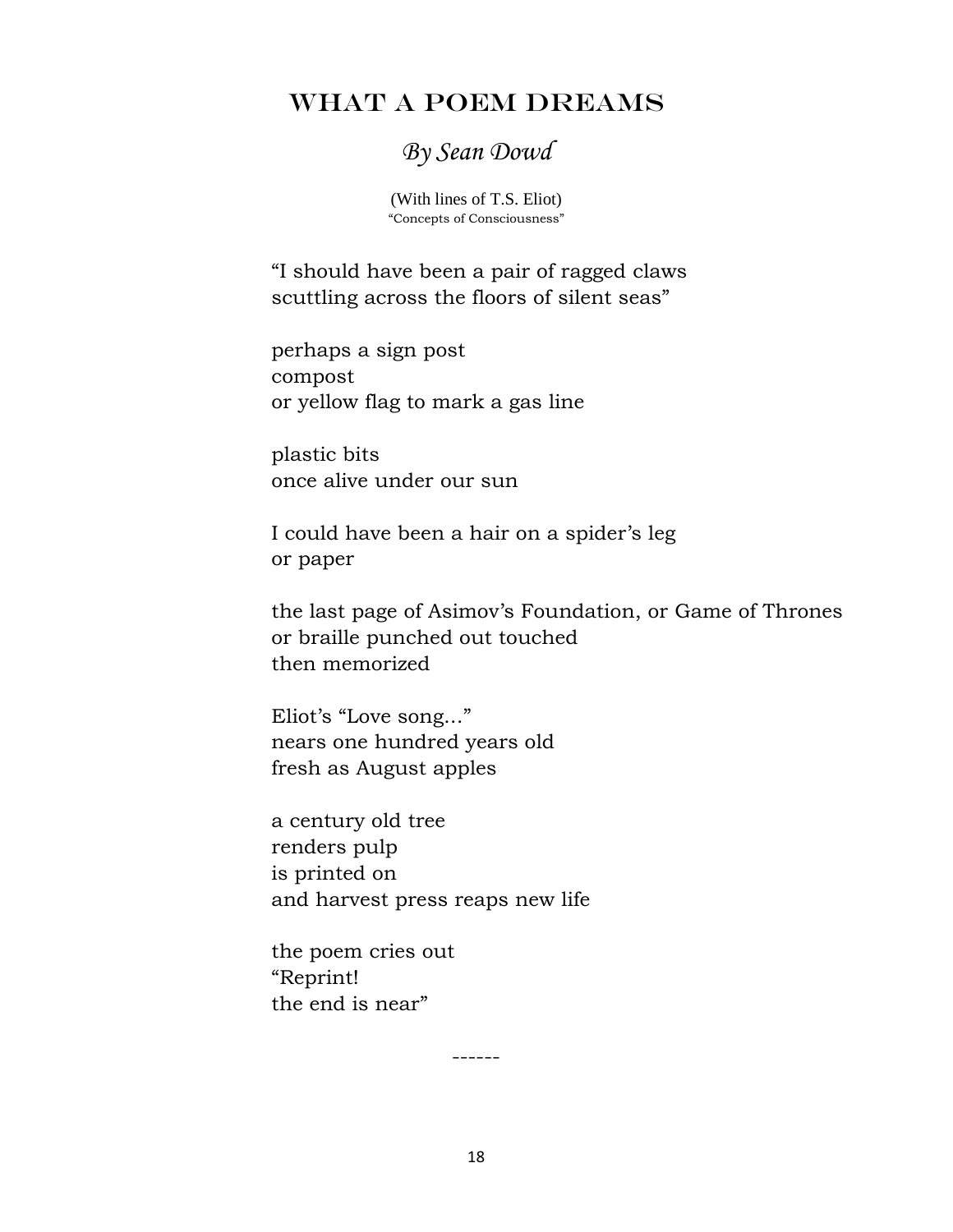## THE GODDESS OF THE VAGUERIES OF FATE

*By Neile Graham*

You find yourself in the ruins, the barest bones of beauty poised, crumbling against the sky. Below you outlines of rooms and towers. Ghosts

of working lives. Did they think of their days as treasured or tragic? Boring or beguiling? Are the rooms full of riches or nothing now?

When are those just different ways of being the same, of saying the same things? The sun is bright. The wind is Scottish cold.

The nettle-filled gaps smell of seaweed and sheep. The memory of someone's back aching as they lift those stones to make

that wall which is half nothing now. Children climb what used to keep out winter and now lets in summer's fullest light.

Two dark heads sit on the grass sharing stones to make another wall they tumble down laughing. The wind hauls with it a scattering rain

from the west. As drops lands heavily icily on your arms, your face, send you running to shelter, you think of that day on the Turkish

Mediterranean. A necropolis full of mosaics to explore and the humid heat soaking the ability to wander leaden in your bones leaving only longing, longing

and the inability to move from the cafe and lemon drink you guzzled as you ran the tin's condensation over your arms, the chill not enough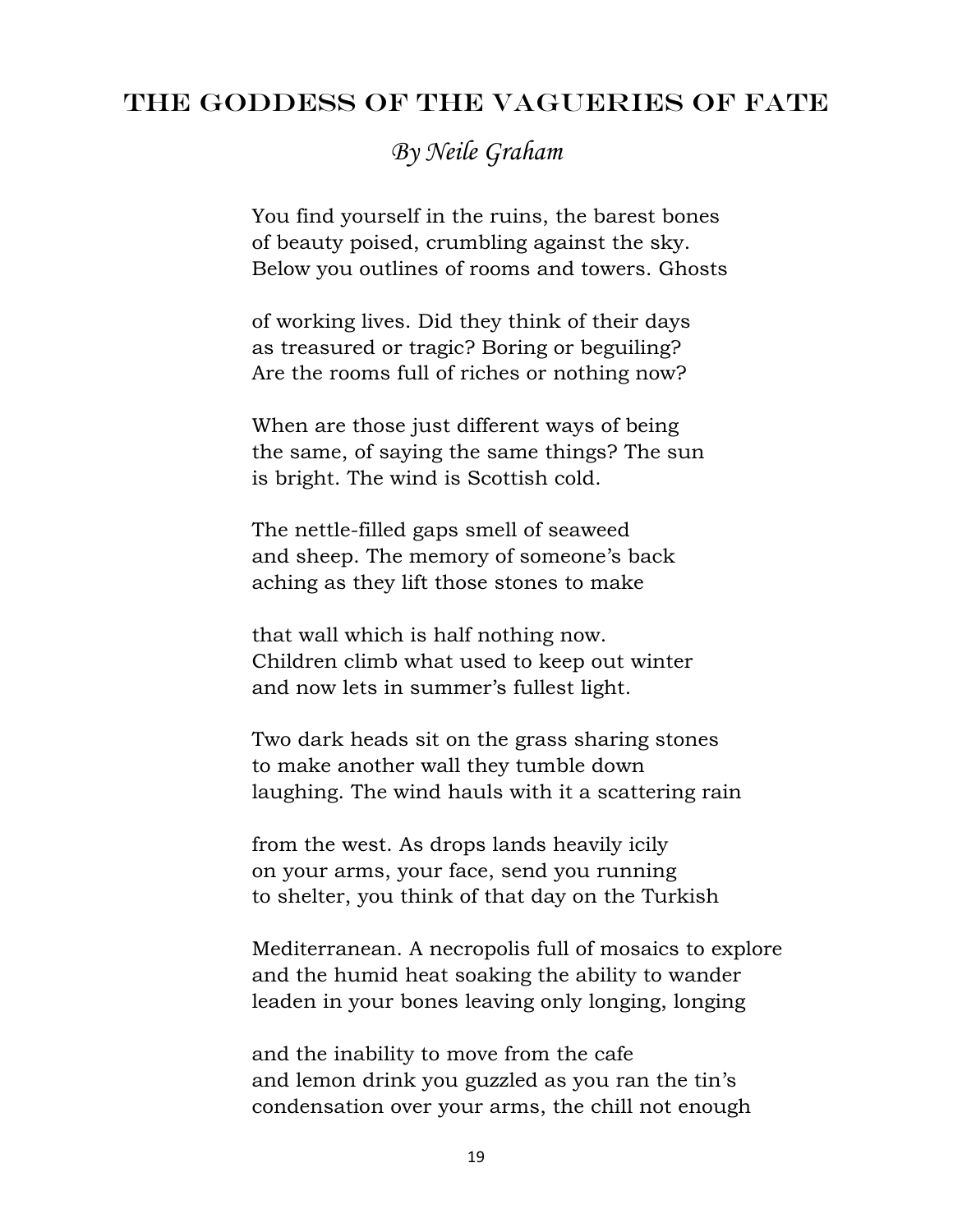to move your feet even knowing you had to leave that clearest most brilliant blue sea—and those unexplored ruins—behind. When would you never

return? It's tea you drink now. Too strong but hot enough from the carafe you cup to warm your hands. This. The rooms weather has chased

you from. The ghosts of ice of heat just memories in your skin. Your time other times you thought you had inhabited. This is how you find yourself in the ruins.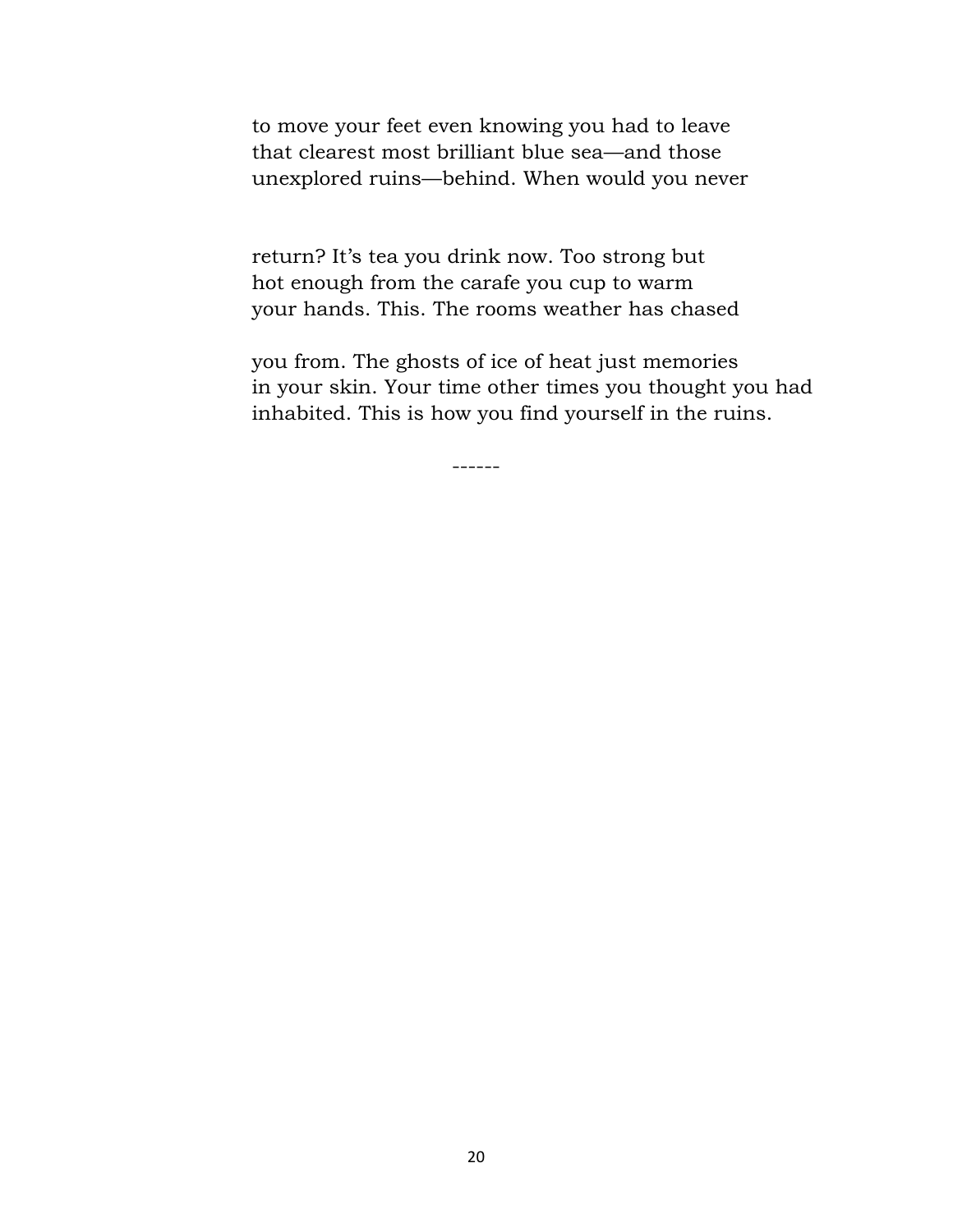# **SILENCE**

*By Jim Grotkowski*

 moonlit snow field the stars, a drift black and white space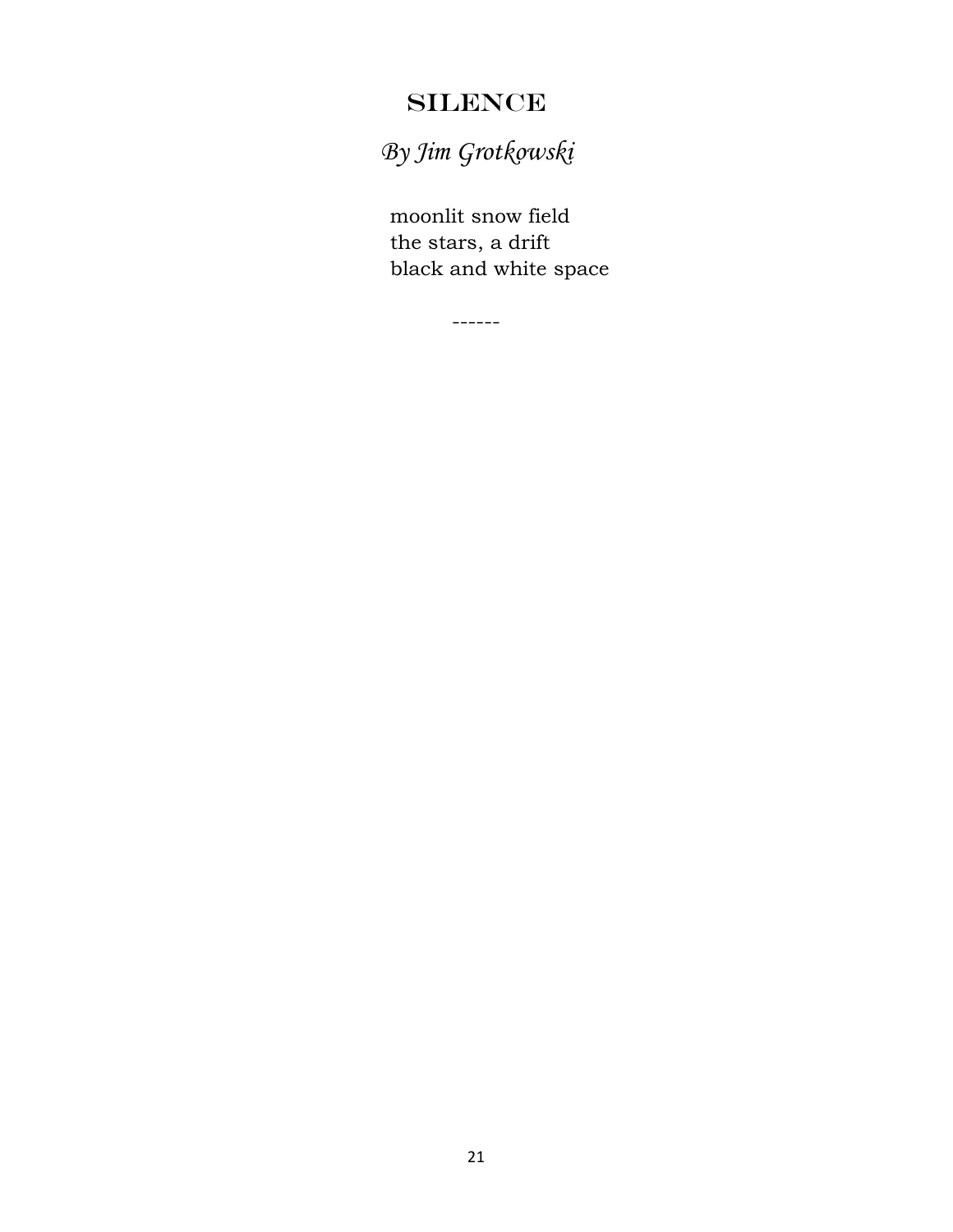# ABOUT THE POETS AND ARTIST

------

#### **Colleen Anderson**

 Colleen edits and writes fiction and poetry. Her work has appeared in over 250 publications such as *HWA Poetry Showcase, Polu Texni, Really System* and *Starline*. Her collection, *A Body of Work* was published by Black Shuck Books. She has edited three anthologies.

 Colleen's poetry has been nominated for the Pushcart, Aurora, Dwarf Stars and Rhysling Awards. Some of Colleen's recent poems are in *Shadow Atlas, The Dread Machine*, and *TERSE.* Her poetry collection is forthcoming from Lycan Valley Press.

*[A Body of Work](https://blackshuckbooks.co.uk/a-body-of-work/)* from Black Shuck Books, UK.

[www.colleenanderson.wordpress.com](http://www.colleenanderson.wordpress.com/)

------

#### **Josh Connors**

 Josh is just your average playwright, director, home baker, '80s slasher nerd, drag queen, theatre professional living in Corner Brook, NL. Graduate from The Randolph College for The Performing Arts Toronto Class of Summer 2012. He self-published his first play *Small Town Queer (STQ).* Shortly after self-publication in December of 2019 *Small Town Queer* was chosen as a mandatory reading in three courses at the local university, Grenfell Campus. Two selections of English 1001: Critical Reading and Writing (Poetry & Drama) and one selection of Queer Literature taught by Professor Stephanie McKenzie.

------

#### **Sean Dowd**

Sean Dowd has lived: in the Niagara area, Thunder Bay, Victoria and Ottawa. His writing has been published since 1999, on line and in chapbooks. He lives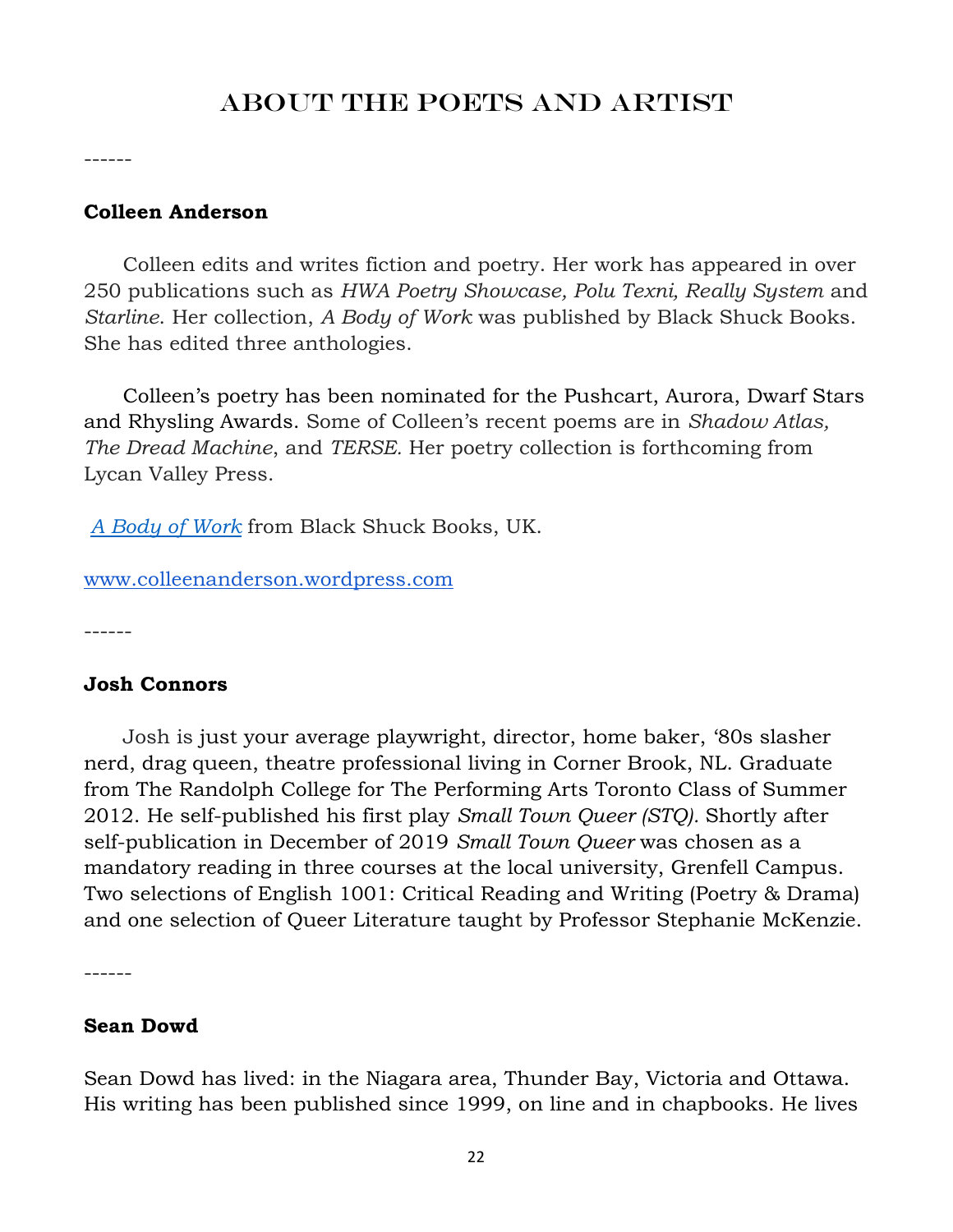in northwest Spain where he paints and writes poetry. His novella, *Full-Time JP* is close to his heart and available on request. He aspires to effuse his life in metrics of jazz.

------

#### **Greg Fewer**

A *montréalais* by birth and descent from seventeenth-century colonists, Greg has grown up and lived largely outside of Canada. His first and, for many years, only published story appeared in 2007. He took up genre writing again in 2018 and has had flash fiction and haiku published in (among other places): *Cuento Magazine*, *Lovecraftiana*, *Monsters: A Dark Drabbles Anthology*, *Polar Borealis*, *Scifaikuest*, *Star\*Line*, *The Sirens Call*, and *Utopia Science Fiction*. He was a Dwarf Stars 2021 finalist.

------

#### **LeRoy Gorman**

 LeRoy lives in Napanee, Ontario. His poetry, much of it visual and minimalist, has appeared in various publications and exhibitions worldwide and has garnered numerous awards including, most recently, the 2017 Dwarf Stars Award. His latest book *goodwill galaxy hunting* was published by Urban Farmhouse Press in 2019.

------

#### **Neile Graham**

 Neile is a Canadian by birth and inclination, though she has lived in the U.S. (mostly Seattle, so she is leaning toward the border) for many years. She writes both fiction and poetry and recently wrote the introduction to a collection of essays on writing by Clarion West workshop instructors. That's because she spent 20 years associated with that workshop initially as a student then as their workshop director. Now she has stepped down and is concentrating on the build-out of her fantasy romance empire. Her poetry has been published in Canada, the U.S., and the U.K. and on the internet. She has four collections, most recently *The Walk She Takes*, an idiosyncratic travelogue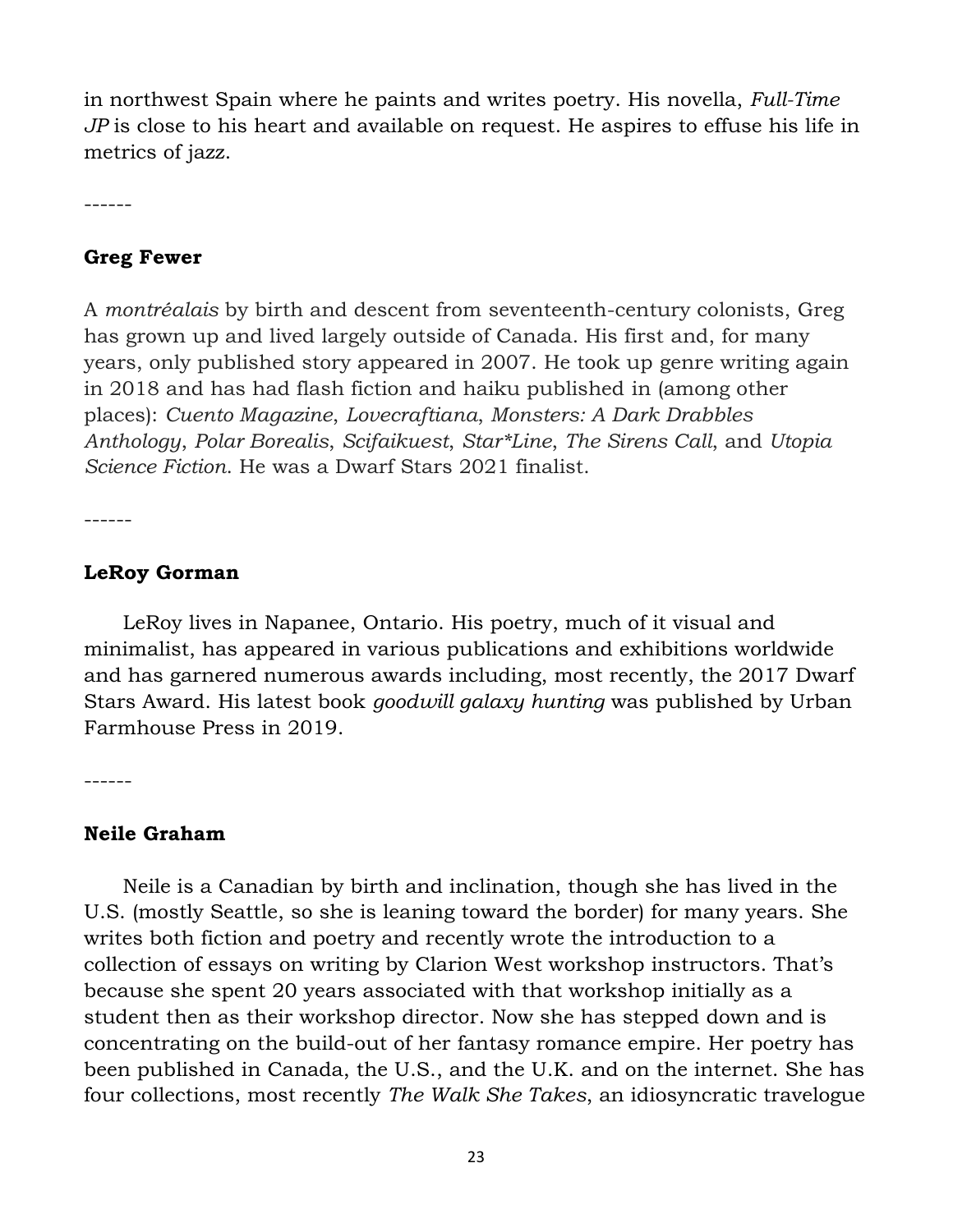of Scotland which includes ghosts, ruins of all kinds, and a landlady named Venus.

------

#### **James Grotkowski**

 James Grotkowski is a native Albertan who now calls Calgary home. He holds a degree in geology but presently works in the IT systems development sector of the aviation industry. He is a long-time member of the World Haiku Club with a number of his works included in its published reviews. Two hard sci-fi short stories were published in *Enigma Front* anthologies. Another story and several poems are slated to appear in upcoming issues of *Polar Borealis* and *Polar Starligh*t magazines.

------

#### **Melanie Martilla**

 Eyes on the skies, head in the clouds, #actuallyautistic author Melanie Marttila writes poetry and speculative tales of hope in the face of adversity. She lives and writes in Sudbury, Ontario, in the house where three generations of her family have lived, on the street that bears her surname, with her spouse and their dog.

 Melanie has been writing since 1977 and her poetry and short fiction have been published in small press anthologies and in magazines such as *Bastion Science Fiction* and *On Spec* since 1994. She received her Master of English Literature and Creative Writing in 1999 and is a professional member of the Canadian Authors Association and SF Canada.

blog: [https://www.melaniemarttila.ca](https://www.melaniemarttila.ca/)

Facebook:<https://facebook.com/melanie.marttila>

Twitter:<https://twitter.com/MelanieMarttila>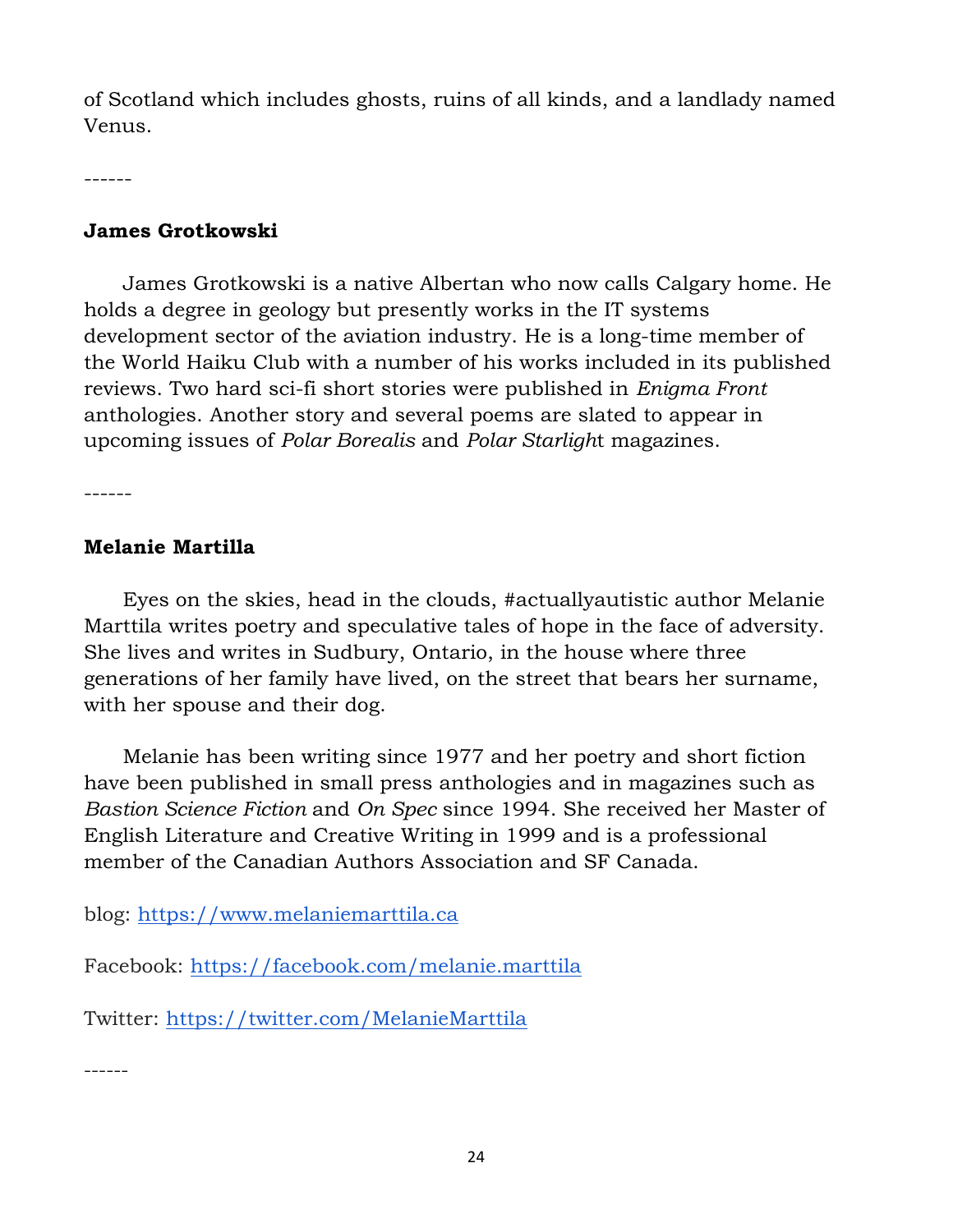#### **Matt Moore**

 Matt is an Aurora Award-winning author, poet and columnist. His horror and dark science fiction have appeared or are upcoming in *On Spec*, *AE: The Canadian Science Fiction Review,* and the Aurora Award-winning anthology *The Sum of Us: Tales of the Bonded and Bound* (Laksa Media), for which his story was long-listed for the Sunburst Award in 2018. Also in 2018, his short story collection *It's Not the End and Other Lies* was published. Raised in small town New England, a place rich with legends and ghost stories, he now lives in Ottawa, Ontario, Canada.

------

#### **KB Nelson**

 KB Nelson is a Canadian writer who has won awards in both poetry and short fiction. You can find her work in a variety of publications including *SurVision, Bethlehem Writers Roundtable, Sea-To-Sky Review,* and *The Wild Word*. Her chapbook *The Muse of Natural History* was published in June 2021. KB has resided from coast to coast in Canada, in Arizona, and in New Zealand. She currently lives on the sunshine coast of B.C.

------

#### **Lynne Sargent**

 Lynne is a writer, aerialist, and philosophy Ph.D. student currently studying at the University of Waterloo. Their work has been published in venues such as Strange Horizons, Augur Magazine, and Plenitude. Their first collection, *A Refuge of Tales*, was funded through an Ontario Arts Council grant and is forthcoming from Renaissance Press. To find out more, reach out to them on Twitter @SamLynneS, or for a complete bibliography, visit them at [scribbledshadows.wordpress.com](http://scribbledshadows.wordpress.com/)